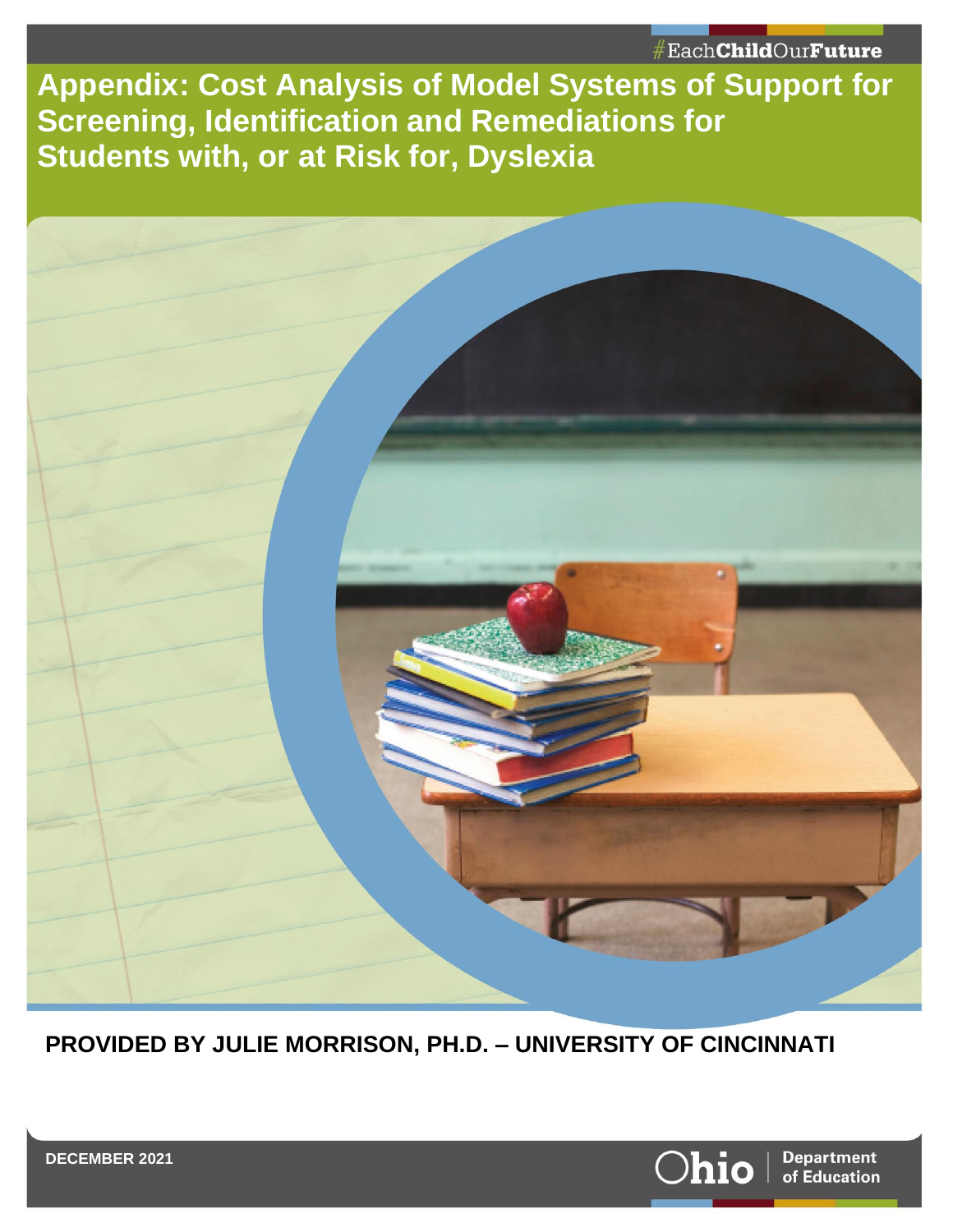# **Cost Analysis**

To ascertain the financial costs incurred by school districts to implement universal screening, identification and remediation services for improving outcomes of students with dyslexia, House Bill 436 mandates the Ohio Department of Education to complete a cost analysis of those services. Specifically, HB 436 required the Department to conduct a cost analysis for not more than four districts that have implemented dyslexia screening, identification and remediation services similar to those required in Ohio's dyslexia support laws. House Bill 436 also required the Department to submit a report with recommendations based on the cost analysis by Dec. 31, 2021.

The four districts selected for the cost study were Clermont Northeastern Schools, Cincinnati Public Schools, Marysville Exempted Village School District and Upper Arlington City Schools. Clermont Northeastern Schools was selected because in 2020 they were awarded a \$1 million Comprehensive State Literacy Development federal grant to develop their multi-tiered system of supports for reading guided by the science of reading pedagogy and structured literacy approach to reading instruction and intervention. Cincinnati Public Schools was selected based on their past participation in the Dyslexia Pilot Project, which was established by House Bill 96 in 2011, to evaluate the effectiveness of early screening and reading assistance programs for children at risk for reading failure including those students exhibiting risk factors associated with dyslexia. Cincinnati Public school buildings Mount Washington Elementary and Pleasant Ridge Elementary were used as individual models in the cost analysis. Marysville Exempted Village Schools was selected because they were awarded a Comprehensive State Literacy Development federal grant and their existing implementation of screening, intervention and remediation measures similar to Ohio's dyslexia support laws. Upper Arlington City Schools was selected because of its developed capacity for early identification and intervention for students with dyslexia in response to the advocacy of a parent group formed within the district in 2011. Although four districts were selected for the cost analysis, five models were used in the study.

The Department sought the expertise of Dr. Julie Morrison, a professor in the School Psychology Program at the University of Cincinnati. Dr. Morrison was the lead evaluator for Ohio's Dyslexia Pilot Project, which involved an analysis of the cost effectiveness of universal screening, identification and intervention for students with, or at risk for, dyslexia (Morrison et al., 2018). She is a member of the Joint Committee on Standards in Educational Evaluation (JCSEE) representing the National Association of School Psychologists and currently serves as the vice chair of the JCSEE. Her book, co-authored with Dr. Anna Harms, *Advancing Evidencebased Practice through Program Evaluation: A Practical Guide for School-based Professionals*, was published in 2018 by Oxford University Press.

# **Method**

# **Model School Districts**

As outlined above, four districts were selected for the cost analysis. Throughout this analysis, five models are represented. Four of the five districts have established district-wide models. Cincinnati Public Schools does not have a district wide model in place; therefore, this analysis includes two elementary schools as urban models. A summary of each model is outlined below.

**Clermont Northeastern Schools**. Clermont Northeastern Schools serves 1,379 students in southern Ohio. The district has one elementary school, Clermont Northeastern Elementary, supporting 603 learners in kindergarten through Grade 5. More than a third (35.9%) of the students met the criteria for Economic Disadvantage and 12.6% of the students had an educational disability, according to the Department's School Report Card data. Less than 10 students were identified as English Learners. The Department awarded Clermont Northeastern Elementary more than \$1 million in 2020 through the Comprehensive State Literacy Development grant competition to develop its multi-tiered system of supports for reading guided by the science of reading pedagogy and structured literacy approach to reading instruction and intervention.

**Cincinnati Public Schools.** Cincinnati Public Schools serves 35,266 students in southeastern Ohio. The district has 44 elementary schools that support learners in K-6 or K-8 grade configurations. Cincinnati Public

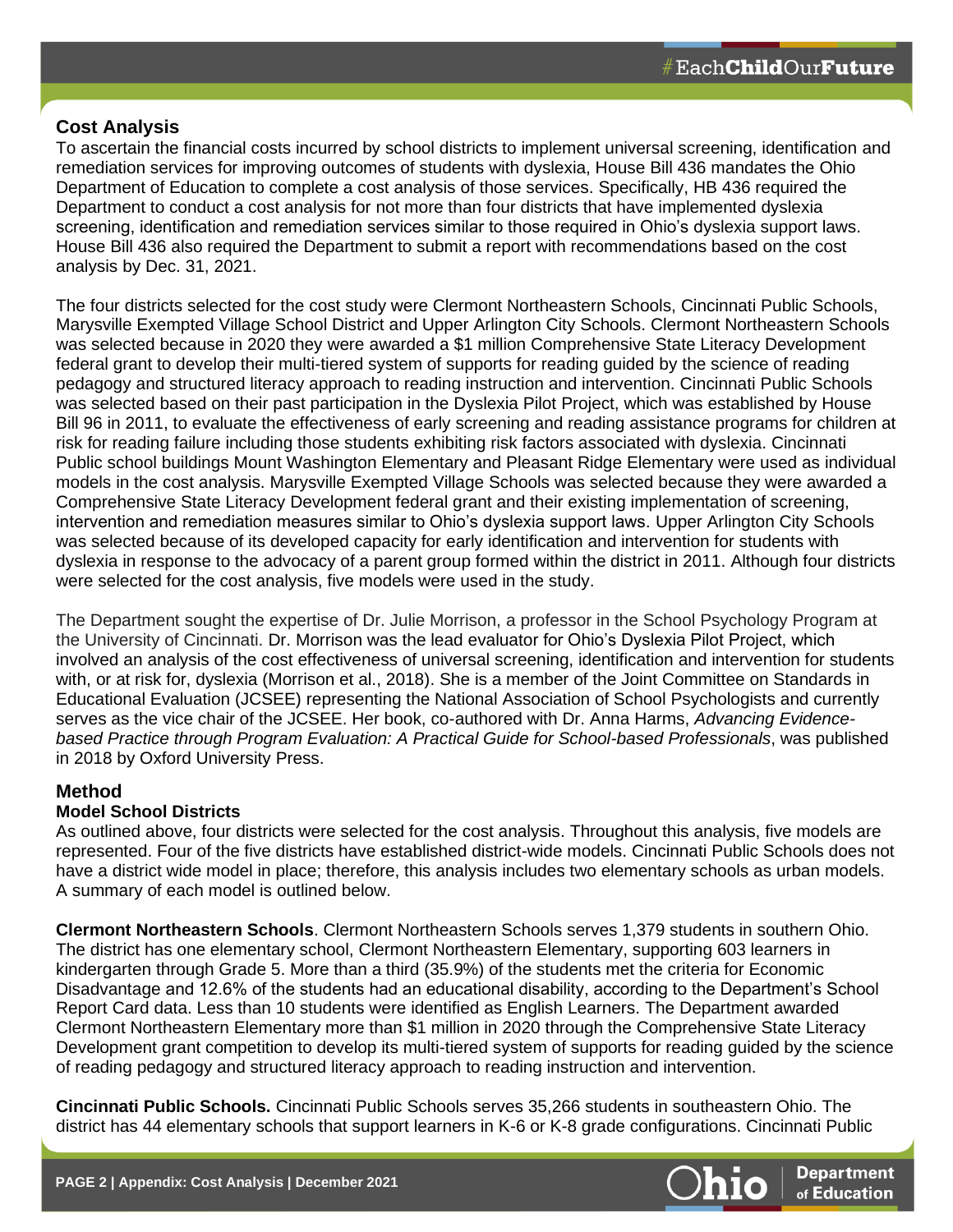Schools was one of eight school districts selected to participate in the Dyslexia Pilot Project, which was established by House Bill 96 to evaluate the effectiveness of early screening and reading assistance programs for children at risk for reading failure including those students exhibiting risk factors associated with dyslexia. This three-year project began in 2012-2013. Mt. Washington Elementary was one of three schools in Cincinnati Public Schools' Dyslexia Pilot Project. The Department also selected Cincinnati Public Schools to participate in Ohio's State Systemic Improvement Plan (SSIP), which focused on improving early language and literacy outcomes for all students beginning in the 2016-2017 school year. Pleasant Ridge Montessori School was one of two schools in Cincinnati Public Schools' SSIP.

*Mt. Washington Elementary*. Mt. Washington Elementary serves 276 students in preschool through Grade 6. Nearly all (99.7%) of the students met the criteria for Economic Disadvantage according to the Department's School Report Card data. Sixteen percent (16.3%) of the students had an educational disability. Less than 10 students were identified as English Learners. It offers an Elementary College Preparatory magnet program in Grades 4-6. For the Dyslexia Pilot Project, it partnered with the Mount St. Joseph University's Reading Science Program for professional learning (training and coaching) in the science of reading pedagogy that emphasizes explicit, systematic and sequential reading instruction within a multi-tiered system of support framework.

*Pleasant Ridge Montessori School.* Pleasant Ridge Montessori School serves 623 students in preschool through Grade 6 focused on a Montessori style of teaching. Nearly all (99.5%) of the students met the criteria for Economic Disadvantage, 80.0% of the students had an educational disability and 4.5% were English Learners according to the Department's School Report Card data. Pleasant Ridge Montessori School received professional learning (training and coaching) through the Department's SSIP from a Regional Early Literacy Specialist at State Support Team 13 in the science of reading and the structured literacy approach to instruction.

**Marysville Exempted Village School District.** Marysville Exempted Village School District serves 4,968 students in central Ohio. The district has five elementary schools. District-wide, 18.6% of the students met the criteria for Economic Disadvantage, 16.9% of the students had an educational disability and 0.6% were identified as English Learners according to the Department's School Report Card data.

**Upper Arlington City Schools.** Upper Arlington City Schools serves 5,862 students in central Ohio. The district has five elementary schools that serve students in kindergarten through Grade 5. District-wide, 3.4% of the students met the criteria for Economic Disadvantage, 18.2% of the students had an educational disability and 1.4% were identified as English Learners according to the Department's School Report Card data. The school district developed its capacity for early identification and intervention for students with dyslexia in response to the advocacy of a parent group that formed within the district in 2011, named the Upper Arlington Kids Identified with Dyslexia (UA-KID).

# **Procedures**

The procedures employed in this cost analysis are based on the ingredients method. The ingredients method (Levin et al., 2018) is considered the gold standard for quantifying costs in economic evaluations (i.e., cost analysis, cost-benefit analysis). Ingredients include any and all resources needed for an initiative to be implemented with full fidelity to obtain the intended effects. The ingredients method includes the following steps: (a) identify all resources needed for implementation (e.g., personnel time for various activities), (b) determine the units for each ingredient from prospective data (e.g., the number of teachers receiving training and/or the number of hours of training), (c) assign monetary values to each unit for each ingredient (e.g., hourly wages plus benefits for teachers, tangible costs of materials), (d) multiply the number of units by the assigned monetary values and (e) sum the total costs for each ingredient. Resources include tangible materials (e.g., program manuals/materials, licenses for web-based programs, assessment tools) and opportunity costs for personnel time associated with activities, such as training, preparing, implementing and monitoring.

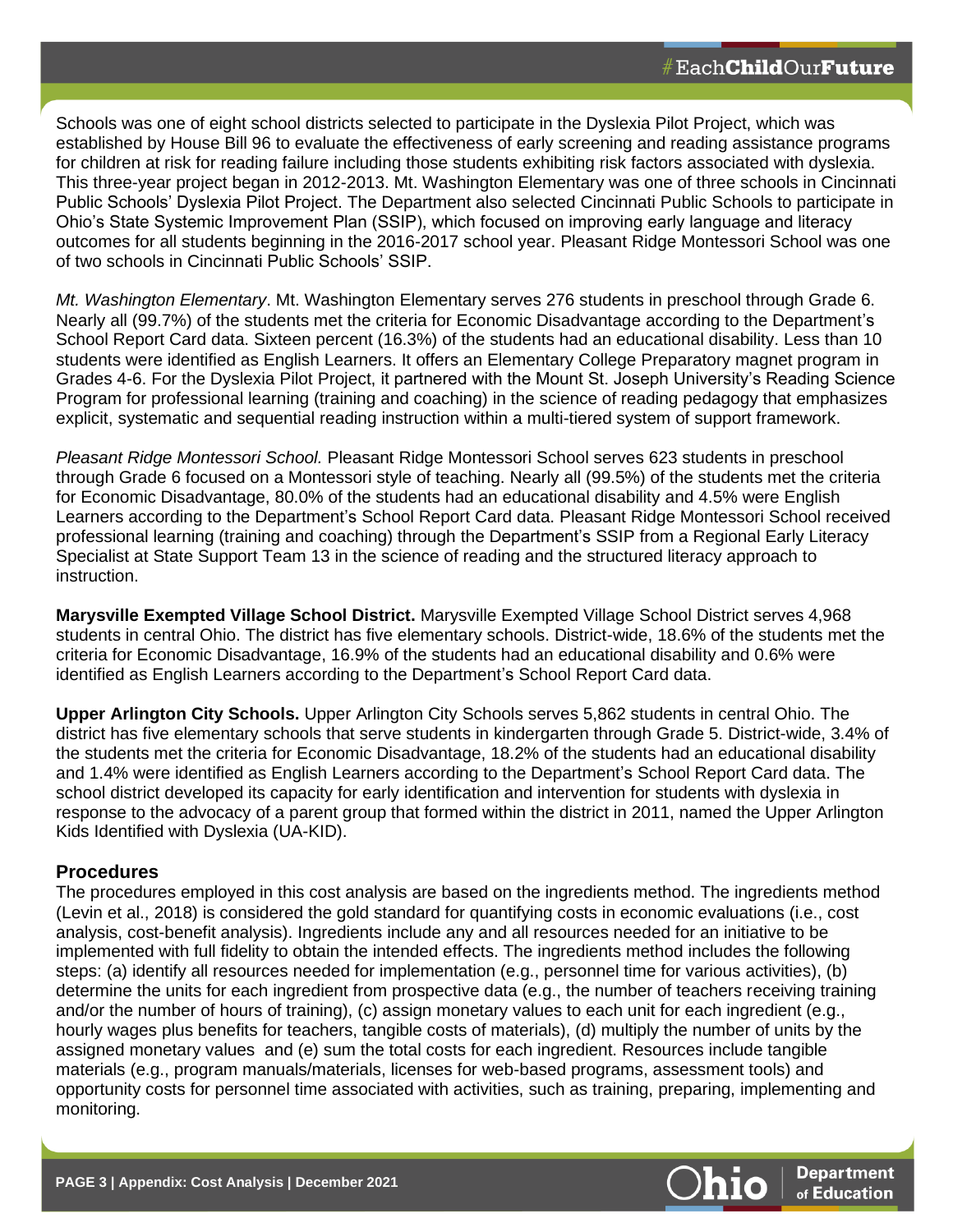Opportunity costs represent the lost opportunity to use that resource for another purpose (Levin et al., 2018). Opportunity costs include personnel costs for time spent in training, coaching, implementation or monitoring, because that time could have been spent in another activity potentially accruing associated benefits. Implementation costs associated with the teacher's time dedicated to the delivery of instruction were not included as an opportunity cost as core instruction is considered part of their contractual responsibilities. In this cost analysis, resources and opportunity costs were only included when they are required for the implementation of a model screening and early intervention process above and beyond business as usual, consistent with the research literature (Belfield et al., 2015).

The cost analysis of the early identification and intervention for students with, or at risk for, dyslexia in four district models in Ohio is based on the guidelines put forth by Barrett and colleagues (2020). According to Barrett and colleagues (2020), previous attempts to determine the costs of supporting assessment and early intervention have failed to capture all costs needed to deploy and sustain a multi-tiered system of interventions and supports. A comprehensive cost analysis must include a number of implementation variables that directly affect student intervention outcomes, such as implementation fidelity, progress monitoring and training and coaching for teachers and interventionists.

The context is also relevant. In schools where a high percentage of young students are performing at or above grade level on indicators of early literacy, screening tools will generally be more accurate in identifying students with dyslexia, which is neurobiological in origin. In contrast, in schools where most young students demonstrate early literacy skills in the "some risk" or "at risk" ranges, ensuring students receive high-quality, effective instruction using the structured literacy approach that emphasizes explicit, systematic and sequential reading instruction is critical to rule out access to evidence-based instruction and intervention as a contributing factor to class-wide reading concerns. Cost analysis, therefore, must account for the percentage of students who are successful in the core reading curriculum with universal instructional support, the percentage of students who demonstrate "some risk" and require targeted interventions and the percentage of students who are assessed to be "at risk" and require more intensive, individualized intervention. Finally, sensitivity analyses are conducted to reflect varying assumptions related to the local context upon which costs are estimated, such as varying the value of teachers' salary rates. In this cost analysis, sensitivity analysis was used in the cost analysis of the early identification and intervention for students with, or at risk for, dyslexia to account for district salary rates in the low, medium and high range relative to other Ohio school districts. All text in the report and the analysis were verified with each of the four districts.

**Salary Rates.** Costs associated with personnel time are typically the largest component in cost analysis in educational settings (Barrett et al., 2020). In order to provide an accurate estimate of salary rates in Ohio, careful attention was paid to the annual salary by role (e.g., teacher, school psychologist, principal) given the varied number of days under contract and number of hours per day stipulated. Salary figures for personnel involved in the screening and early intervention of students with, or at risk for, dyslexia were obtained from a publicly accessible database created by The Buckeye Institute (https://www.buckeyeinstitute.org). The Buckeye Institute is an independent research and educational institution whose mission is to advance freemarket public policy in the states. The database contains salaries for employees of public primary and secondary schools imported from the Department as submitted to the Department by individual school districts, public charter/community schools and educational service centers. Salary information (i.e., annual salary, number of days per week, number of days under contract) was obtained for the 2019 calendar year, which includes contracts for the 2018-2019 and 2019-2020 school years. Personnel benefits were included in the hourly salary rate at 33%.

**Teacher Salary Rate**. The teacher salary rate was based on a sample of 1,050 teachers in elementary level buildings from 400 school districts, public charter/community schools and educational service centers. Among the teachers in the sample, 39.1% had earned a bachelor's degree, 60.4% held a master's or Education Specialist degree and less than 1% had earned a doctorate degree. The number of days in their annual contracts ranged from 56 to 209. The average number of days was 184. The median salary rate with benefits

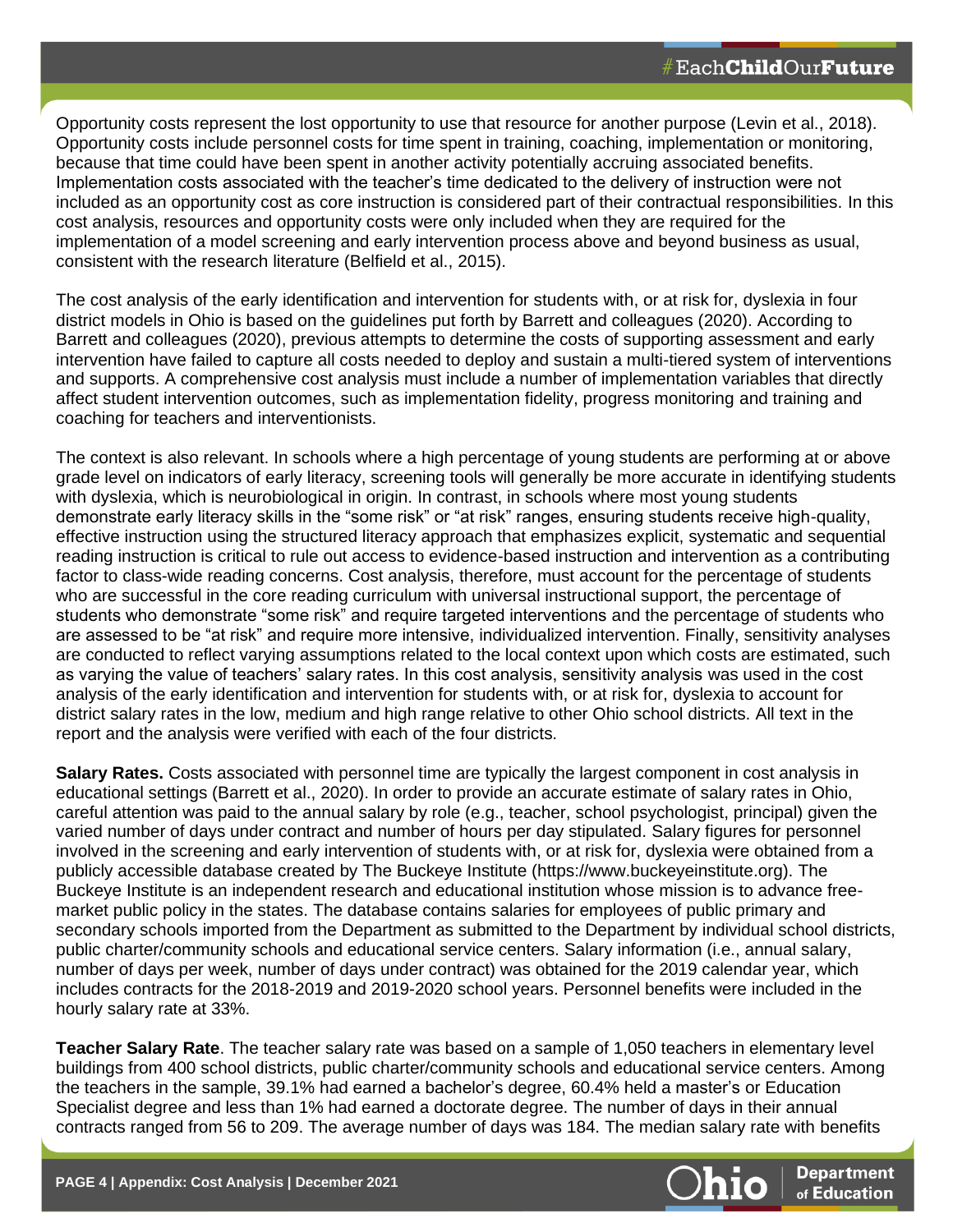was \$61.16 per hour. The salary rate of \$48.11 represented the 25<sup>th</sup> percentile and the salary rate of \$72.65 marked the 75<sup>th</sup> percentile.

**Intervention Specialist/Special Education Teacher Salary Rate**. The salary rate for teachers who provide supplemental, special education services to students with disabilities was based on a sample of 150 teachers in elementary and middle school level buildings from 115 school districts, public charter/community schools and educational service centers. Among the intervention specialists in the sample, 38.7% had earned a bachelor's degree and 60.7% held a master's degree. The number of days in their annual contracts ranged from 87 to 200. The average number of days was 183. The median salary rate with benefits was \$55.30 per hour. The salary rate of \$43.83 represented the 25<sup>th</sup> percentile and the salary rate of \$67.85 marked the 75<sup>th</sup> percentile.

**School Psychologist Salary Rate.** School psychologists conduct assessments and provide consultation with regard to data-based decision making to match students to appropriate reading interventions. The salary rate for these professionals was based on a sample of 100 school psychologists from 56 school districts, public charter/community schools and educational service centers. Among the school psychologists in the sample, 87.0% had earned a master's or Education Specialist degree and 9% had earned a doctorate degree. The number of days in their annual contracts ranged from 76 to 260. The average number of days was 186. The median salary rate with benefits was \$63.22 per hour. The salary rate of \$52.41 represented the 25<sup>th</sup> percentile and the salary rate of \$56.74 marked the  $75<sup>th</sup>$  percentile.

**Speech and Language Pathologist Salary Rate.** Speech and language pathologists conduct assessments and provide consultation with regard to early language and literacy concerns. The salary rate for these professionals was based on a sample of 100 speech and language pathologists from 80 school districts, public charter/community schools and educational service centers. Among the speech and language pathologists in the sample, 99% had earned a master's or Education Specialist degree and 1% had earned a bachelor's degree. The number of days in their annual contracts ranged from 37 to 206. The average number of days was 177. The median salary rate with benefits was \$57.72 per hour. The salary rate of \$50.09 represented the  $25<sup>th</sup>$ percentile and the salary rate of \$65.34 marked the 75th percentile.

**Instructional Paraprofessional Salary Rate.** The salary rate for paraprofessionals who provide instructional supports to students was based on a sample of 200 "instructional paraprofessionals" from 86 school districts, public charter/community schools and educational service centers. Among the paraprofessionals in the sample, 4.5% had an associate degree, 8.5% had earned a bachelor's degree and 1% had earned a master's degree. The majority of the same had no degree (70.5%) or a high school diploma or equivalent (13.5%). The number of days in their annual contracts ranged from 55 to 206. The average number of days was 183. The median salary rate was \$18.94 per hour, which reflected salary figures that included benefits and figures that did not include benefits. The salary rate of \$16.40 represented the  $25<sup>th</sup>$  percentile and the salary rate of \$22.76 marked the 75<sup>th</sup> percentile.

**Principal Salary Rate.** Elementary school principals are involved in the screening and early intervention of students with, or at risk for, dyslexia through their engagement in data-based decision making, resource allocation and intervention delivery. The salary rate for principals was based on a sample of 100 principals of elementary schools from 63 school districts, public charter/community schools and educational service centers. Among the principals in the sample, 91.0% had earned a master's or Education Specialist degree and 5% had earned a doctorate degree. The number of days in their annual contracts ranged from 204 to 261. The average number of days was 230. The median salary rate with benefits was \$71.96 per hour. The salary rate of \$63.51 represented the  $25<sup>th</sup>$  percentile and the salary rate of \$79.70 marked the 75<sup>th</sup> percentile.

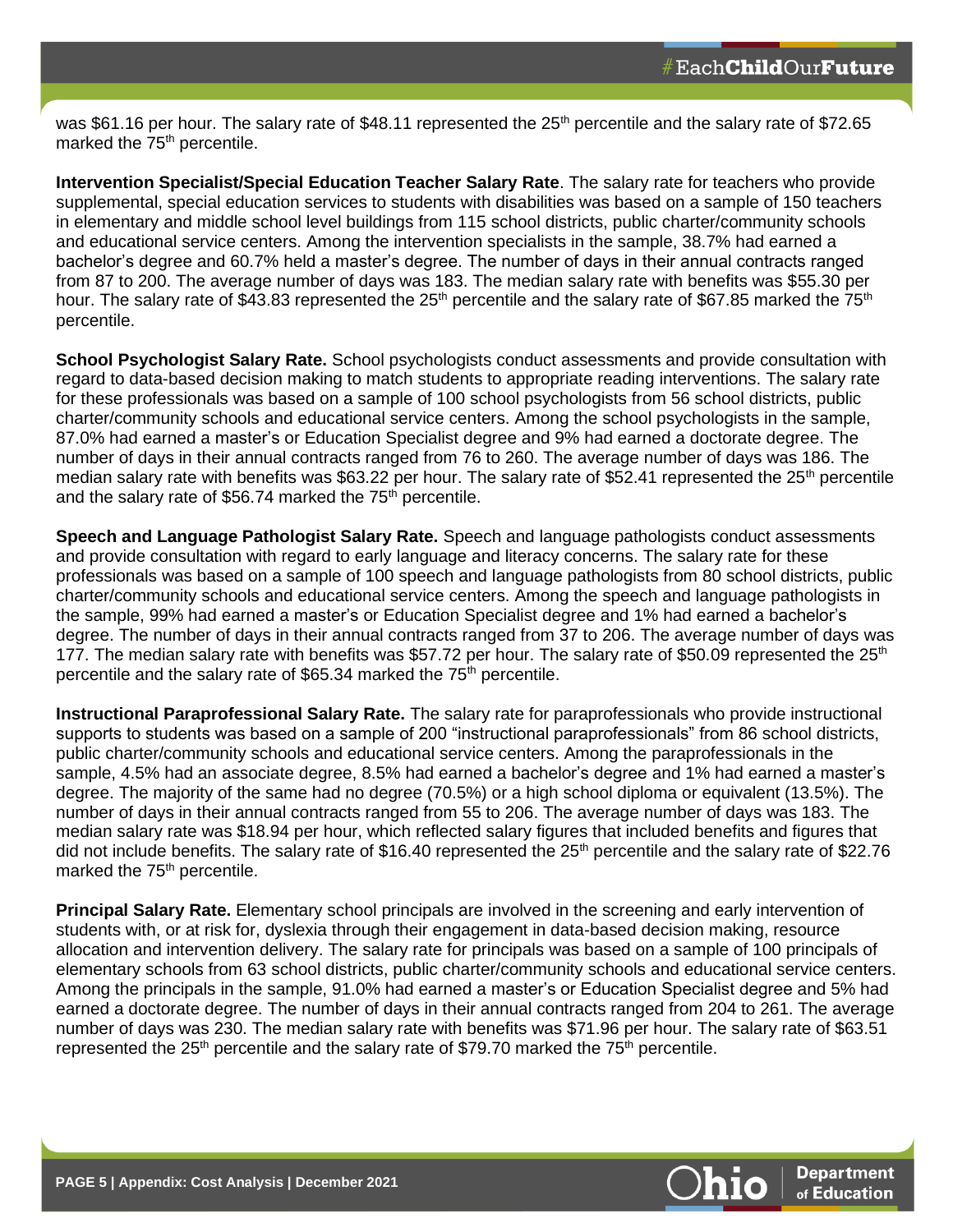# **Findings**

The cost analysis of the screening process is presented first for all four model school districts. Cost per 100 students was used as a common metric across districts that vary in the number of students they serve. The cost analysis of ensuring all students have access to core curriculum and instruction based on the science of reading pedagogy and a structured language approach to instruction is also presented using the cost per 100 students metric. Targeted intervention for students demonstrating "some risk" and intensive, individualized intervention for students identified as being "at risk" was quantified in terms of cost using a cost per student metric.

#### **Cost Analysis of Screening at Clermont Northeastern Schools**

Teachers and paraprofessionals were trained in the use of Acadience Reading (Good et al., 2013), a standardized curriculum-based assessment for universal screening and progress monitoring. Teachers and the school psychologist also received training in two intervention-based diagnostic assessment tools, the Heggerty Phonemic Awareness assessment (Literacy Resources, 2021) and the CORE Phonics Surveys (Consortium On Reading Excellence, 2008).

The screening process used multiple measures that combined universal curriculum-based assessments and intervention-based diagnostic assessment tools. Acadience Reading was used for universal screening in kindergarten through Grade 3 three times a year (fall, winter and spring). Costs associated with Acadience Reading included teacher time for administration, data entry and data analysis. The Heggerty Phonemic Awareness assessment (Literacy Resources, 2021) and the CORE Phonics Surveys (Consortium On Reading Excellence, 2008) were administered to students with elevated risk as indicated by the Acadience Reading assessment results. The MAP, a computer-administered assessment, was also used district-wide three times a year.

| <b>Component</b>                  | <b>Element</b>                                                                | <b>Low Salary</b><br>Rate | <b>Medium Salary</b><br>Rate | <b>High Salary Rate</b> |
|-----------------------------------|-------------------------------------------------------------------------------|---------------------------|------------------------------|-------------------------|
| Training                          | <b>Acadience Reading</b><br><b>Heggerty Assessment</b><br><b>CORE Phonics</b> | \$231.89                  | \$293.01                     | \$348.59                |
|                                   | <b>Acadience Reading</b>                                                      | \$4,137.83                | \$5,034.56                   | \$5,906.61              |
| Screening                         | <b>Heggerty Assessment</b>                                                    | \$323.10                  | \$409.13                     | \$484.88                |
|                                   | <b>CORE Phonics Survey</b>                                                    | \$505.91                  | \$640.60                     | \$759.19                |
|                                   | <b>MAP</b>                                                                    | \$1,200.60                | \$1,213.49                   | \$1,224.84              |
| <b>Cost per 100 Students</b>      |                                                                               | \$6,399.33                | \$7,590.79                   | \$8,724.11              |
| <b>Training Cost per Educator</b> |                                                                               | \$33.54                   | \$42.38                      | \$50.42                 |

#### **Table 1. Cost per 100 Students of the Screening Process at Clermont Northeastern Schools**

#### **Cost Analysis of Screening at Cincinnati Public Schools' Mt. Washington Elementary**

Teachers and paraprofessionals were trained in the use of Acadience Reading (Good et al., 2013), a standardized curriculum-based assessment for universal screening and progress monitoring. Acadience Reading was used for universal screening in kindergarten through Grade 3 three times a year (fall, winter and spring). Costs associated with Acadience Reading included teacher time for administration, data entry and data analysis.

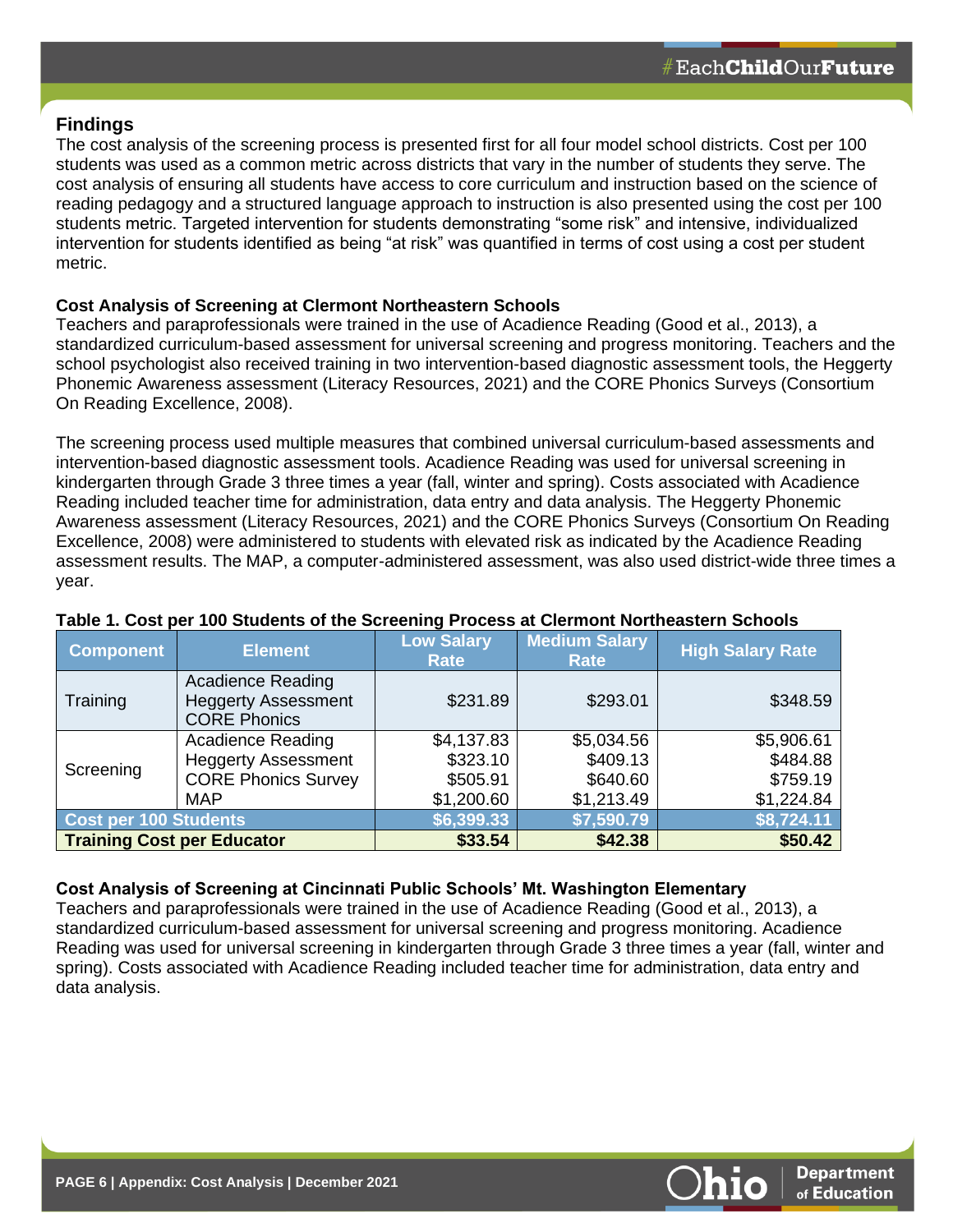### **Table 2. Cost per 100 Students of the Screening Process at Cincinnati Public Schools' Mt. Washington Elementary**

| <b>Component</b>      | <b>Element</b>                    | <b>Low Salary</b><br>Rate | <b>Medium Salary</b><br>Rate | <b>High Salary Rate</b> |
|-----------------------|-----------------------------------|---------------------------|------------------------------|-------------------------|
| Training              | <b>Acadience Reading</b>          | \$1,193.43                | \$1,330.57                   | \$1,453.94              |
| Screening             | <b>Acadience Reading</b>          | \$4,812.69                | \$5,727.72                   | \$6,533.36              |
| Cost per 100 Students |                                   | \$6,006.12                | \$7,058.29                   | \$7,987.30              |
|                       | <b>Training Cost per Educator</b> | \$224.36                  | \$250.15                     | \$273.34                |

# **Cost Analysis of Screening at Cincinnati Public Schools' Pleasant Ridge Montessori**

Teachers, paraprofessionals, a reading specialist and a transition coordinator were trained in the use of Acadience Reading (Good et al., 2013), a standardized curriculum-based assessment for universal screening and progress monitoring. Acadience Reading was used for universal screening in kindergarten through Grade 3 three times a year (fall, winter and spring). Costs associated with Acadience Reading included teacher time for administration, data entry and data analysis.

**Table** 3. Cost per 100 Students of the Screening Process at Cincinnati Public Schools' Pleasant Ridge **Montessori** 

| <b>Component</b>                  | <b>Element</b>           | <b>Low Salary</b><br><b>Rate</b> | <b>Medium Salary</b><br>Rate | <b>High Salary Rate</b> |
|-----------------------------------|--------------------------|----------------------------------|------------------------------|-------------------------|
| Training                          | <b>Acadience Reading</b> | \$649.30                         | \$1,188.42                   | \$1,411.68              |
| Screening                         | <b>Acadience Reading</b> | \$3,322.41                       | \$4,009.43                   | \$4,614.32              |
| Cost per 100 Students             |                          | \$3,971.71                       | \$5,197.85                   | \$6,026.00              |
| <b>Training Cost per Educator</b> |                          | \$66.83                          | \$122.32                     | \$145.30                |

# **Cost Analysis of Screening at Marysville Exempted Village School District**

School psychologists, reading specialists, speech and language pathologists and instructional coaches were trained in the standardized administration of the Comprehensive Test of Phonological Processing, 2<sup>nd</sup> Edition (CTOPP-2; Wagner et al., 2013), a norm-referenced assessment designed to provide clinical diagnostics of phonological processing skills within three major categories: phonological awareness, phonological memory and rapid naming.

The screening process used multiple measures that combined universal curriculum-based assessments, intervention-based diagnostic assessment tools and a clinical diagnostic test. Acadience Reading (Good et al., 2013), standardized curriculum-based assessments for universal screening and progress monitoring were used for screening in Grades 1-3 three times a year (fall, winter and spring). The Phonological Awareness Screening Test (PAST; Kilpatrick, 2016) an intervention-based diagnostic assessment tool, was administered to all students in kindergarten through second grade three times a year (fall, winter and spring).

A second intervention-based diagnostic assessment tool, the LETRS Phonics and Word-Reading Survey (Moats & Tolman, 2018), was administered to all students in kindergarten (fall and spring), Grade 1 (fall), Grade 2 (fall and again in the winter only for students with elevated risk) and Grade 3 (fall and again in the winter only for students with elevated risk). LETRS Spelling Screeners (Moats & Tolman, 2019) were administered to students annually in the fall in Grades 1-3. The CTOPP-2 was administered annually in March to kindergarten students who demonstrated elevated risk for dyslexia (approximately 20% of the kindergarten students). District-wide, students were also screened using i-Ready, a computer-administered assessment, three times a year.

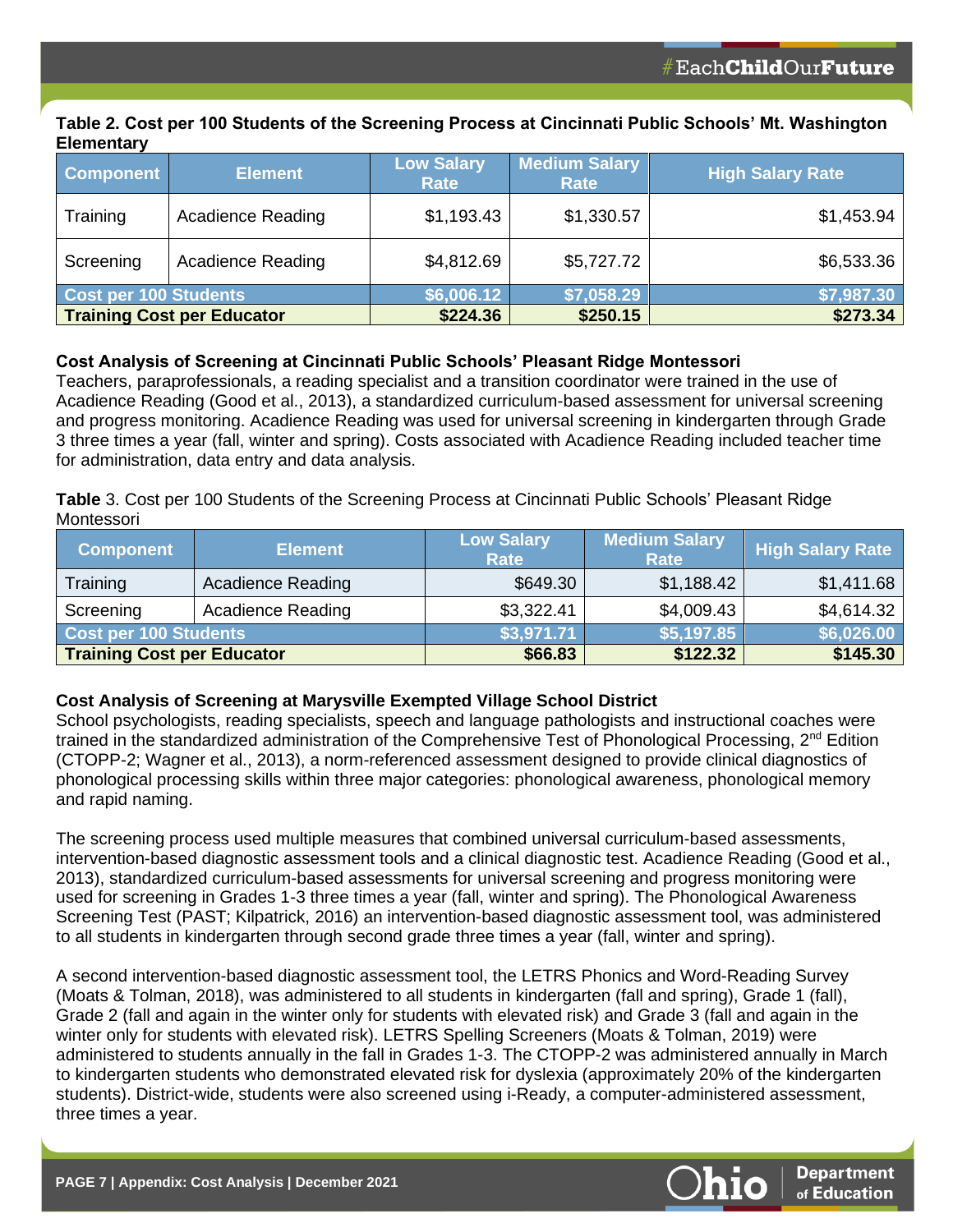| <b>Component</b>                  | <b>Element</b>                           | <b>Low Salary</b><br>Rate | <b>Medium Salary</b><br><b>Rate</b> | <b>High Salary Rate</b> |
|-----------------------------------|------------------------------------------|---------------------------|-------------------------------------|-------------------------|
| Training                          | CTOPP-2                                  | \$154.36                  | \$190.44                            | \$224.94                |
|                                   | <b>Acadience Reading</b>                 | \$1,631.84                | \$1,997.02                          | \$2,325.36              |
|                                   | <b>PAST</b>                              | \$1,592.31                | \$2,020.31                          | \$2,420.09              |
|                                   | <b>LETRS Phonics</b><br>and Word         |                           |                                     |                         |
| Screening                         | Reading Survey,<br><b>LETRS Spelling</b> | \$2,501.03                | \$3,176.65                          | \$3,787.87              |
|                                   | <b>Screeners</b>                         |                           |                                     |                         |
|                                   | CTOPP-2                                  | \$4,865.60                | \$5,455.40                          | \$6,019.42              |
|                                   | i-Ready                                  | \$255.88                  | \$255.88                            | \$255.88                |
| <b>Cost per 100 Students</b>      |                                          | \$11,001.02               | \$13,095.70                         | \$15,033.56             |
| <b>Training Cost per Educator</b> |                                          | \$98.53                   | \$121.56                            | \$143.58                |

# **Table 4. Cost per 100 Students of the Screening Process at Marysville Exempted Village School District**

# **Cost Analysis of Screening at Upper Arlington Schools**

School psychologists were trained in the standardized administration of the Comprehensive Test of Phonological Processing, 2<sup>nd</sup> Edition (CTOPP-2; Wagner et al., 2013), a norm-referenced assessment designed to provide clinical diagnostics of phonological processing skills within three major categories: phonological awareness, phonological memory and rapid naming. The CTOPP-2 was administered annually to all kindergarten and first grade students in the fall.

#### **Table 5. Cost per 100 Students of the Screening Process at Upper Arlington Schools**

| <b>Component</b>                  | <b>Element</b> | <b>Low Salary</b><br>Rate | <b>Medium Salary</b><br>Rate | <b>High Salary Rate</b> |
|-----------------------------------|----------------|---------------------------|------------------------------|-------------------------|
| Training                          | CTOPP-2        | \$130.59                  | \$150.87                     | \$170.35                |
| Screening                         | CTOPP-2        | \$2,984.33                | \$3,524.83                   | \$4,200.83              |
| Cost per 100 Students             |                | \$3,114.92                | \$3,675.70                   | \$4,371.18              |
| <b>Training Cost per Educator</b> |                | \$151.41                  | \$174.92                     | \$197.50                |

# **Cost Analysis of Prevention and Early Intervention at Clermont Northeastern Schools**

Grant funding was used to strengthen the core curriculum and instruction to prevent reading concerns by focusing on a Structured Literacy approach to reading instruction that emphasizes explicit, systematic and sequential reading instruction. Heggerty Phonemic Awareness (**[https://heggerty.org](https://heggerty.org/)**) and an online reading program, Headsprout [\(https://www.headsprout.com/\)](https://www.headsprout.com/) were selected to supplement the core curriculum in kindergarten through Grade 2. Reading A to Z (**[https://www.learninga-z.com](https://www.learninga-z.com/)**) instructional materials and books were selected to supplement the core curriculum in Grade 3. Decodable readers were purchased for the K-3 grade levels and LETRS materials were purchased for kindergarten through grade 2. All the teachers (that is, four teachers per grade level) participated in LETRS training, for which they each received a \$1,600 stipend. An instructional coach provided embedded professional learning to support the application of new practices in the classroom. There were no additional costs associated with the delivery of the newly learned instructional practices during the school day.

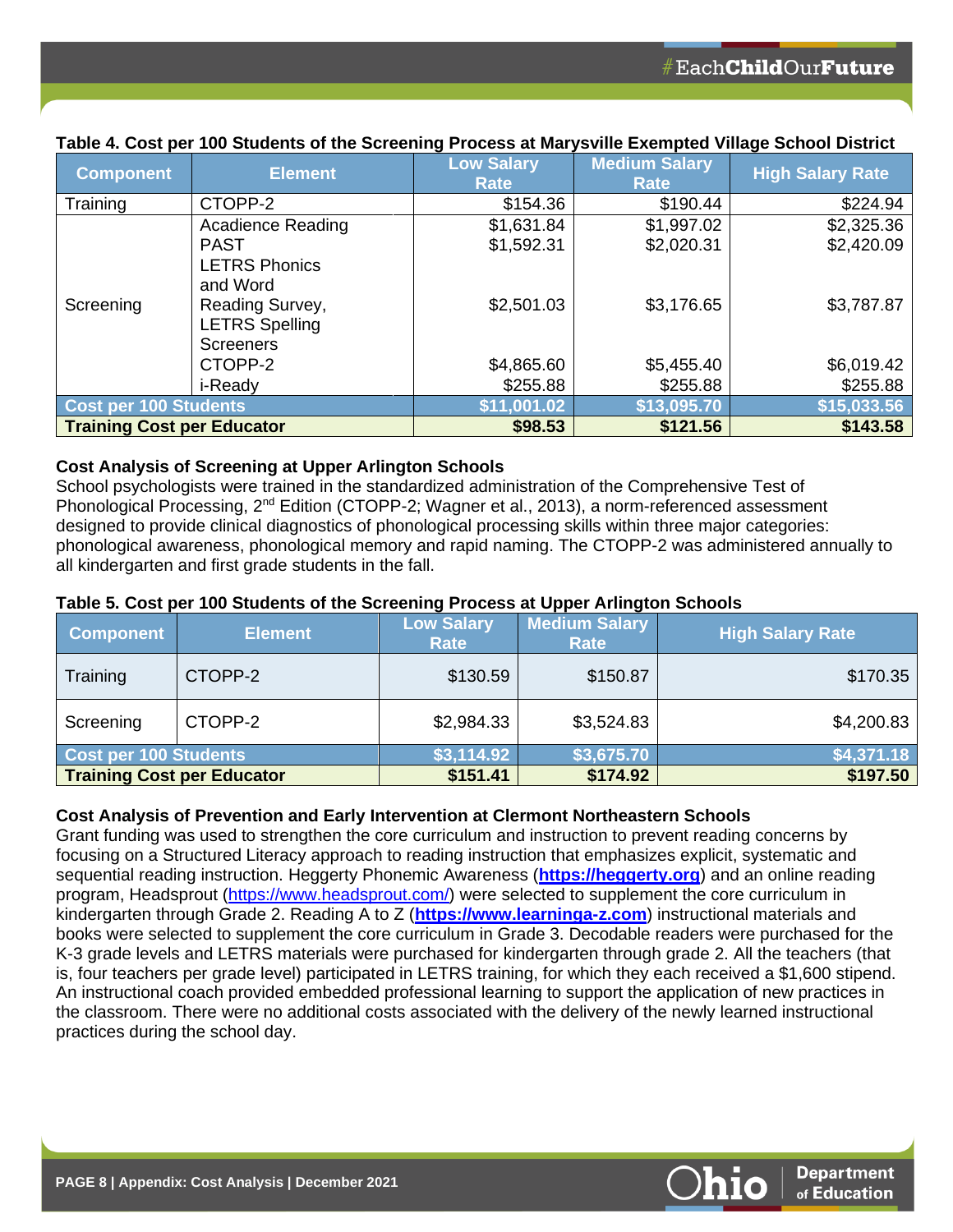| Table 6. Cost per 100 Students for Strengthening the Core Curriculum and Instruction at Clermont |  |
|--------------------------------------------------------------------------------------------------|--|
| <b>Northeastern Schools</b>                                                                      |  |

| <b>Component</b>                  | <b>Element</b>                                                                      | <b>Low Salary</b><br><b>Rate</b> | <b>Medium Salary</b><br><b>Rate</b> | <b>High Salary Rate</b> |
|-----------------------------------|-------------------------------------------------------------------------------------|----------------------------------|-------------------------------------|-------------------------|
| Program                           | <b>Heggerty Phonemic</b><br>Awareness<br>Headsprout (K-2)<br>Reading A to Z (Gr. 3) | \$922.60                         | \$922.60                            | \$922.60                |
| <b>Materials</b>                  | Decodable readers<br>LETRS (K-2)                                                    | \$3,375.80                       | \$3,375.80                          | \$3,375.80              |
| Training                          | <b>LETRS Training</b><br><b>LETRS Online</b><br><b>Teacher Stipends</b>             | \$11,188.15                      | \$11,188.15                         | \$11,188.15             |
| Coaching                          | <b>Instructional Coach</b>                                                          | \$4,938.27                       | \$4,938.27                          | \$4,938.27              |
| <b>Delivery</b>                   | Core instruction with<br>supplements                                                | $$ -$                            | $$ -$                               | $\mathcal{S}$ -         |
| Fidelity                          | Reading-Tiered<br><b>Fidelity Inventory</b><br>Peer Walkthroughs                    | \$1,650.73                       | \$2,089.16                          | \$2,480.18              |
| Progress<br>Monitoring            | Data Review Team<br>Meetings (3x year)                                              | \$1,697.08                       | \$2,107.11                          | \$2,500.14              |
| <b>Cost per 100 Students</b>      |                                                                                     | \$23,772.63                      | \$24,621.09                         | \$25,405.14             |
| <b>Training Cost per Educator</b> |                                                                                     | \$2,832.00                       | \$2,832.00                          | \$2,832.00              |

Fidelity of implementation was assessed using the Reading-Tiered Fidelity Inventory (St. Martin et al., 2015) and through teacher/peer walkthroughs. Teachers and the school psychologist progress-monitored student growth as a means of determining the effectiveness of the core curriculum and instruction and to identify students in need of intervention.

Clermont Northeastern Schools offered a system of intervention supports matched to the individual specific skill needs of students. Students assessed and determined to be at "some risk" or "at risk" received targeted intervention using Sound Partners, an explicit, phonics-based tutoring program that boasts an Every Student Succeeds Act (ESSA) Evidence Level of "Strong" (Vadasy & Sanders, 2010; 2011). Students in need of support also received intervention using the Systematic Instruction in Phonological Awareness, Phonics and Sight Words (SIPPS), which uses a structured literacy approach to foundational skills instruction through explicit instructional routines focused on phonological awareness, spelling sounds and sight words, with immediate application to reading connected text and to spelling. In addition, students at "some risk" or "at risk" received targeted intervention using Heggerty Phonemic Awareness (**[https://heggerty.org](https://heggerty.org/)**).

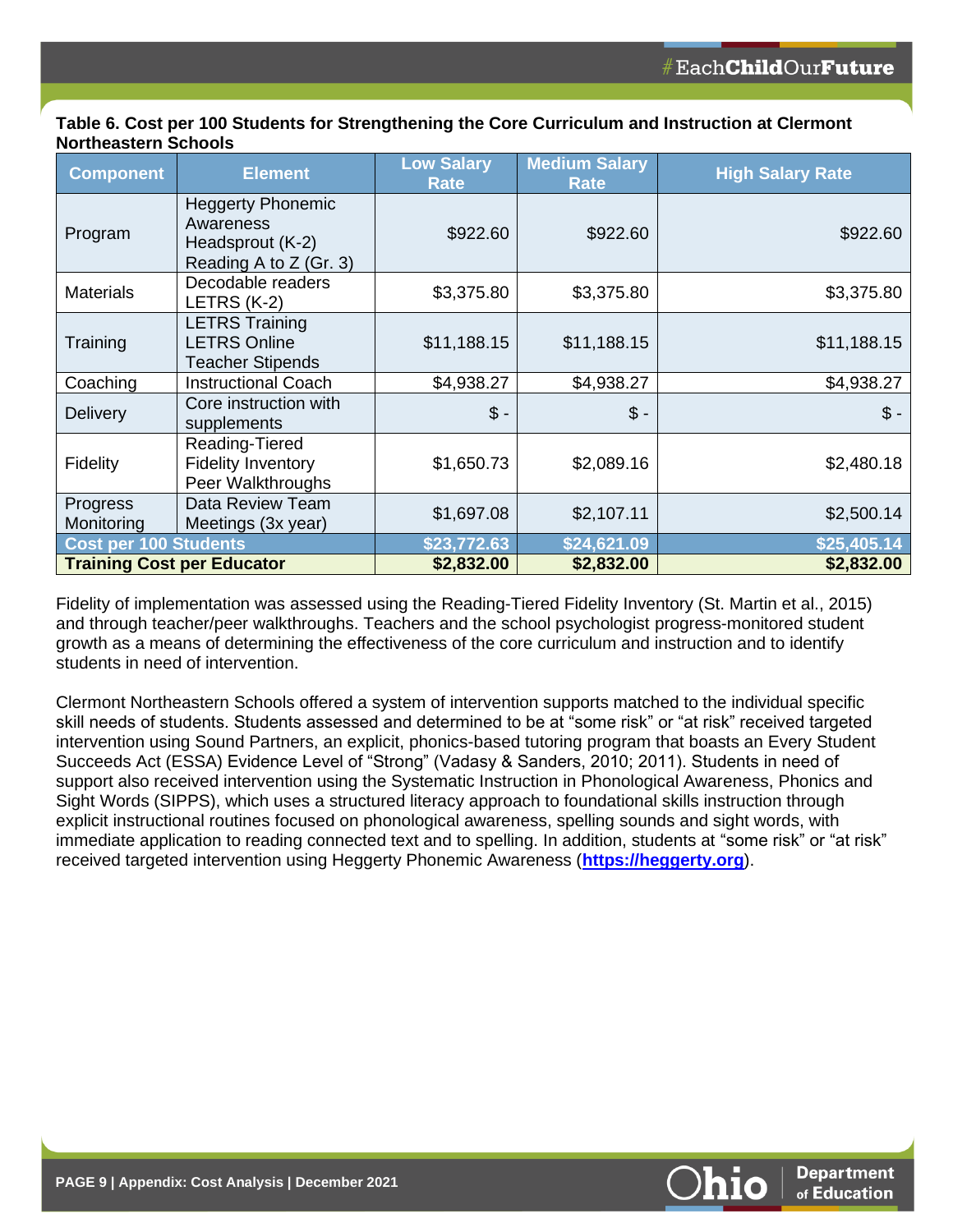#### **Table 7. Cost per Student for Targeted Intervention and Intensive, Individualized Intervention at Clermont** Northeastern Schools

| <b>Component</b>                  | <b>Element</b>                                                              | <b>Low Salary</b><br><b>Rate</b> | <b>Medium Salary</b><br><b>Rate</b> | <b>High Salary Rate</b> |
|-----------------------------------|-----------------------------------------------------------------------------|----------------------------------|-------------------------------------|-------------------------|
| Program                           | <b>Sound Partners</b><br>(Gr. 1-3)<br>SIPPS (Gr. 1-3)<br>Heggerty (Gr. 1-3) | \$105.06                         | \$105.06                            | \$105.06                |
| <b>Materials</b>                  | <b>LETRS</b>                                                                | \$10.06                          | \$10.06                             | \$10.06                 |
| Training                          | <b>LETRS</b>                                                                | \$ -                             | \$ -                                | \$ -                    |
| Coaching                          |                                                                             | $\frac{2}{3}$ -                  | $$ -$                               | $$ -$                   |
| <b>Delivery</b>                   | <b>Targeted Intervention</b><br>Groups                                      | \$1,122.57                       | \$1,427.07                          | \$1,695.17              |
|                                   | Individualized Intervention                                                 | \$1,728.75                       | \$2,197.68                          | \$2,610.56              |
| Fidelity                          | <b>Observations by School</b><br>Psychologist                               | \$75.26                          | \$90.78                             | \$110.19                |
| Progress<br>Monitoring            | <b>Acadience Reading</b>                                                    | \$109.80                         | \$134.69                            | \$162.35                |
| <b>Cost per Student: Targeted</b> |                                                                             | \$1,422.75                       | \$1,767.66                          | \$2,082.83              |
|                                   | <b>Cost per Student: Individualized</b>                                     | \$2,028.75                       | \$2,538.27                          | \$3,027.42              |

*Note: Heggerty program costs for K-2 are accounted for in Tier 1 costs. Training cost for LETRS are accounted for in Tier 1 costs.*

The school psychologist weekly assessed intervention fidelity. Teachers and the school psychologist progressmonitored student growth to determine each student's response to the intervention.

### **Cost Analysis of Prevention and Early Intervention at Cincinnati Public Schools' Mt. Washington Elementary**

A concerted effort was made to strengthen the core curriculum and instruction to prevent reading concerns by focusing on a Structured Literacy approach reading instruction that emphasizes explicit, systematic and sequential reading instruction. Wilson Fundations®

(**<https://www.wilsonlanguage.com/programs/fundations>**) was selected to supplement the core curriculum in kindergarten through Grade 2. The Wilson Fundations® package includes the program, teacher materials, student materials and one-day access to teacher training through virtual workshops offered for \$289 per person. Decodable texts were purchased to supplement the core curriculum in kindergarten through Grade 3. An instructional coach provided embedded professional learning to support the application of new practices in the classroom. There were no additional costs associated with the delivery of the newly learned instructional practices during the school day. Fidelity of implementation was assessed through direct observation by the reading specialist. Teachers, the reading specialist and the intervention specialist progress-monitored student growth to determine the effectiveness of the core curriculum and instruction and to identify students in need of intervention.

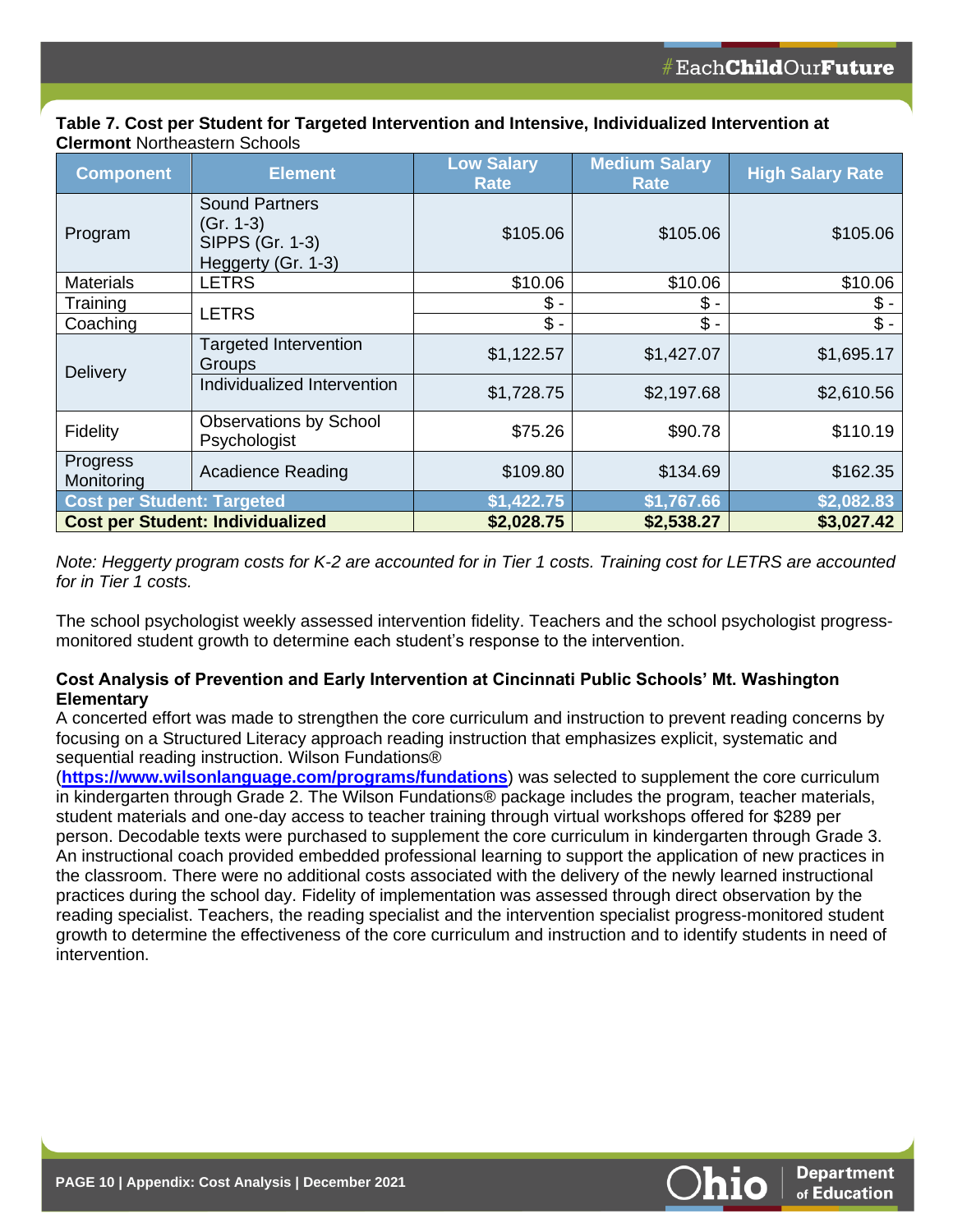| <b>Component</b>                  | <b>Element</b>                                 | <b>Low Salary</b><br><b>Rate</b> | <b>Medium Salary</b><br><b>Rate</b> | <b>High Salary Rate</b> |
|-----------------------------------|------------------------------------------------|----------------------------------|-------------------------------------|-------------------------|
| Program                           | <b>Wilson Fundations</b>                       | \$3,498.56                       | \$3,498.56                          | \$3,498.56              |
|                                   | Geodes Library (K-2)                           | \$5,896.28                       | \$5,896.28                          | \$5,896.28              |
| <b>Materials</b>                  | Decodable texts                                | \$950.48                         | \$950.48                            | \$950.48                |
|                                   | Consumables: 1 year                            | \$1,127.23                       | \$1,127.23                          | \$1,127.23              |
|                                   | Photocopies                                    | \$106.38                         | \$106.38                            | \$106.38                |
| Training                          |                                                | \$614.89                         | \$614.89                            | \$614.89                |
| Coaching                          | <b>Instructional Coach</b>                     | \$23,404.26                      | \$23,404.26                         | \$23,404.26             |
| <b>Delivery</b>                   | Core instruction with<br>supplements           | $$ -$                            | $$ -$                               | $\mathsf{\$}$ -         |
| Fidelity                          | Conducted by Reading<br><b>Specialist</b>      | \$307.09                         | \$390.38                            | \$463.72                |
| Progress<br>Monitoring            | Acadience: winter & spring<br><b>Benchmark</b> | \$800.68                         | \$1,016.09                          | \$1,216.17              |
| <b>Cost per 100 Students</b>      |                                                | \$36,705.85                      | \$37,004.55                         | \$37,277.97             |
| <b>Training Cost per Educator</b> |                                                | \$289.00                         | \$289.00                            | \$289.00                |

### **Table 8. Cost per 100 Students for Strengthening the Core Curriculum and Instruction at Cincinnati Public Schools' Mt. Washington Elementary**

Cincinnati Public Schools' Mt. Washington Elementary offered a system of intervention supports matched to the individual specific skill needs of students. Teachers received Orton-Gillingham training/practicum and, together with the reading specialist, implemented Orton-Gillingham with students demonstrating "some risk" or "at risk." Orton-Gillingham is a direct, explicit, multisensory, structured, sequential, diagnostic and prescriptive way to teach literacy specifically designed for students with, or at risk for, dyslexia

(**[https://www.ortonacademy.org](https://www.ortonacademy.org/)**). The reading specialist weekly assessed intervention fidelity. Teachers and the reading specialist progress-monitored student growth using Acadience Reading to determine each student's response to the intervention.

**Table 9. Cost per Student for Targeted Intervention and Intensive,** Individualized Intervention at Cincinnati Public Schools' Mt. Washington Elementary

| <b>Component</b>                  | <b>Element</b>                            | <b>Low Salary</b><br><b>Rate</b> | <b>Medium Salary</b><br><b>Rate</b> | <b>High Salary Rate</b> |
|-----------------------------------|-------------------------------------------|----------------------------------|-------------------------------------|-------------------------|
| Program                           | Orton-Gillingham<br><b>Card Decks</b>     | \$18.00                          | \$18.00                             | \$18.00                 |
| <b>Materials</b>                  | Photocopies                               | \$6.67                           | \$6.67                              | \$6.67                  |
| Training                          | \$1,750 per teacher                       | \$466.67                         | \$466.67                            | \$466.67                |
| Coaching                          | <b>Instructional Coach</b>                | \$ -                             | $$ -$                               | $$ -$                   |
| Delivery                          | <b>Targeted Intervention</b><br>Groups    | \$1,646.43                       | \$2,093.03                          | \$2,486.24              |
|                                   | Individualized Intervention               | \$1,033.81                       | \$1,314.23                          | \$1,561.13              |
| Fidelity                          | Conducted by<br><b>Reading Specialist</b> | \$19.24                          | \$24.46                             | \$29.06                 |
| Progress<br>Monitoring            | <b>Acadience Reading</b>                  | \$75.26                          | \$95.51                             | \$114.32                |
| <b>Cost per Student: Targeted</b> |                                           | \$2,232.27                       | \$2,704.34                          | \$3,120.96              |
|                                   | <b>Cost per Student: Individualized</b>   | \$1,619.65                       | \$1,925.54                          | \$2,195.85              |

*Note: Instructional coaching cost are accounted for in Tier 1 costs.*

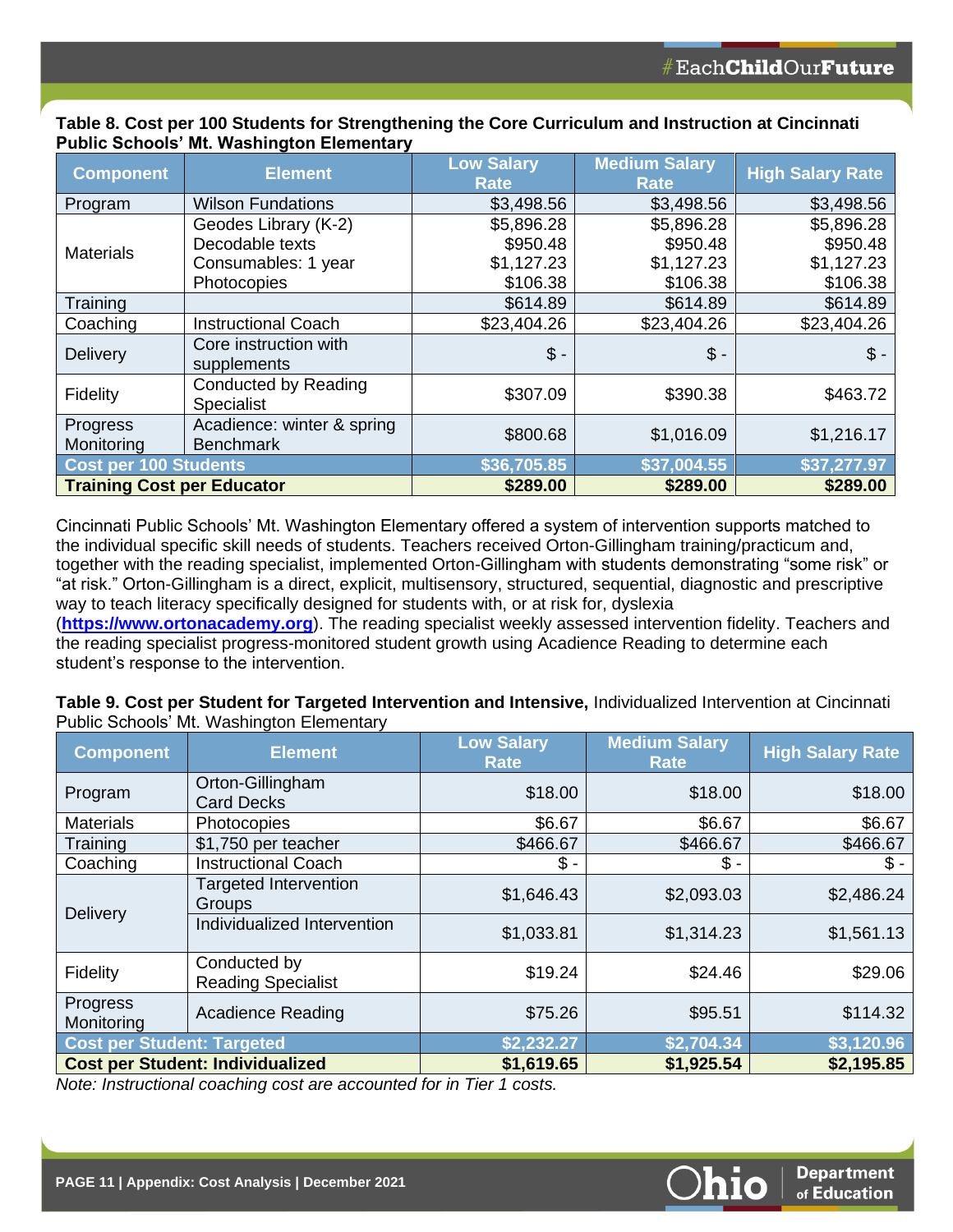### **Cost Analysis of Prevention and Early Intervention at Cincinnati Public Schools' Pleasant Ridge Montessori**

Prevention and early intervention efforts began with a focus on strengthening the core curriculum and instruction to feature a structured literacy approach reading instruction that emphasizes explicit, systematic and sequential reading instruction. Heggerty Phonemic Awareness (**[https://heggerty.org](https://heggerty.org/)**) was selected to supplement the core curriculum. Newly hired teachers received training in Heggerty Phonemic Awareness and an instructional coach provided embedded professional learning to support the application of new practices in the classroom. There were no additional costs associated with the delivery of the newly learned instructional practices during the school day. Fidelity of implementation was assessed by the instructional coach from the regional state support team. Teachers and the school psychologist progress-monitored student growth using Acadience Reading to determine the effectiveness of the core curriculum and instruction and to identify students in need of intervention.

| <b>Component</b>                  | <b>Element</b>                             | <b>Low Salary</b><br><b>Rate</b> | <b>Medium Salary</b><br>Rate | <b>High Salary Rate</b> |
|-----------------------------------|--------------------------------------------|----------------------------------|------------------------------|-------------------------|
| Program                           | <b>Heggerty Phonemic</b><br>Awareness      | \$614.93                         | \$614.93                     | \$614.93                |
| <b>Materials</b>                  | <b>Heggerty Materials</b>                  | \$680.11                         | \$680.11                     | \$680.11                |
| Training                          | <b>Training Newly Hired</b><br>Teachers    | \$2,408.68                       | \$2,408.68                   | \$2,408.68              |
| Coaching                          | <b>Instructional Coach</b>                 | \$3,543.84                       | \$3,543.84                   | \$3,543.84              |
| Delivery                          |                                            | \$ -                             | $$ -$                        | $$ -$                   |
| Fidelity                          | Conducted by<br><b>Instructional Coach</b> | \$3,543.84                       | \$3,543.84                   | \$3,543.84              |
| Progress<br>Monitoring            | <b>Acadience Reading</b>                   | $$ -$                            | $$ -$                        | $$ -$                   |
| <b>Cost per 100 Students</b>      |                                            | \$10,791.40                      | \$10,791.40                  | \$10,791.40             |
| <b>Training Cost per Educator</b> |                                            | \$2,033.33                       | \$2,033.33                   | \$2,033.33              |

# **Table 10. Cost per 100 Students for Strengthening the Core Curriculum and Instruction at Cincinnati Public Schools' Pleasant Ridge Montessori**

*Note: Costs for assessing students' response to scientifically based reading instruction using Acadience Reading three times a year (fall, winter, spring) are accounted for in the screening costs.* 

Cincinnati Public Schools' Pleasant Ridge Montessori offered a system of intervention supports matched to the individual specific skill needs of students. Students assessed and determined to be at "some risk" received targeted intervention selected by the teacher based on the student's specific skill needs. West Virginia Phonics instructional materials created by the West Virginia Department of Education's Reading First initiative were used to intervene with students with skill deficits in phonics. Read Naturally, a research-based program that features teacher modeling, repeated reading and progress monitoring (**[https://www.readnaturally.com](https://www.readnaturally.com/)**) was used to intervene with students with reading accuracy and fluency concerns. Teachers and the reading specialist received training in Orton-Gillingham and implemented Orton-Gillingham with students identified as "at risk." Orton-Gillingham is a direct, explicit, multisensory, structured, sequential, diagnostic and prescriptive way to teach literacy specifically designed for student with, or at risk for, dyslexia

(**[https://www.ortonacademy.org](https://www.ortonacademy.org/)**). The reading specialist weekly assessed intervention fidelity. The reading specialist progress-monitored student growth to determine each student's response to the intervention.

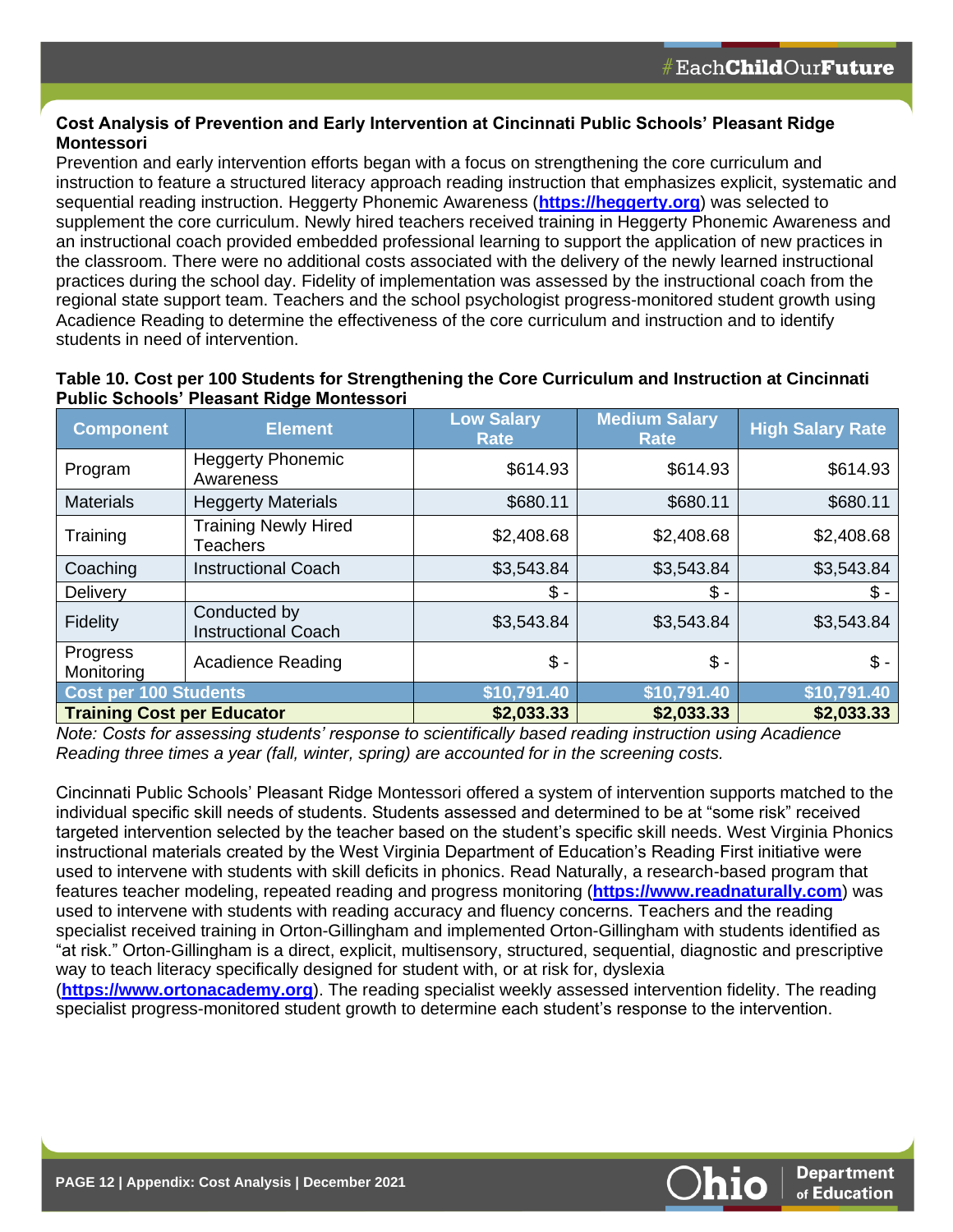| Table 11. Cost per Student for Targeted Intervention and Intensive, Individualized Intervention at |  |
|----------------------------------------------------------------------------------------------------|--|
| Cincinnati Public Schools' Pleasant Ridge Montessori                                               |  |

| <b>Component</b>                        | <b>Element</b>                                                        | <b>Low Salary</b><br><b>Rate</b> | <b>Medium Salary</b><br><b>Rate</b> | <b>High Salary Rate</b> |
|-----------------------------------------|-----------------------------------------------------------------------|----------------------------------|-------------------------------------|-------------------------|
| Program                                 | <b>Read Naturally</b><br>Orton-Gillingham                             | \$17.37                          | \$17.37                             | \$17.37                 |
| <b>Materials</b>                        | West Virginia<br>Phonics<br><b>Read Naturally</b><br>Orton-Gillingham | \$19.21                          | \$19.21                             | \$19.21                 |
| Training                                | Orton-Gillingham<br>(\$2,033.33 per<br>Teacher)                       | \$267.49                         | \$267.49                            | \$267.49                |
| Coaching                                | <b>Instructional Coach</b>                                            | \$393.55                         | \$393.55                            | \$393.55                |
| Delivery                                | <b>Targeted Intervention</b><br>Groups                                | \$1,234.82                       | \$1,569.77                          | \$1,864.68              |
|                                         | Individualized<br>Intervention                                        | \$1,852.24                       | \$2,354.66                          | \$2,797.03              |
| Fidelity                                | Conducted by<br><b>Instructional Coach</b>                            | \$100.09                         | \$100.09                            | \$100.09                |
| Progress<br>Monitoring                  | <b>Acadience Reading</b>                                              | \$75.26                          | \$95.51                             | \$114.32                |
| <b>Cost per Student: Targeted</b>       |                                                                       | \$2,107.79                       | \$2,462.99                          | \$2,776.71              |
| <b>Cost per Student: Individualized</b> |                                                                       | \$2,725.21                       | \$3,247.88                          | \$3,709.06              |

#### **Cost Analysis of Prevention and Early Intervention at Marysville Exempted Village School District**

Investments were made to strengthen the core curriculum and instruction to prevent reading concerns by focusing on a structured literacy approach to reading instruction that emphasizes explicit, systematic and sequential reading instruction. Heggerty Phonemic Awareness (**[https://heggerty.org](https://heggerty.org/)**) was selected to supplement the core curriculum in kindergarten and Grade 1 and i-Ready Instruction

(**[https://www.curriculumassociates.com](https://www.curriculumassociates.com/)**) was adopted to supplement the core curriculum in Grades 2-3. Instructional materials purchased included phonogram cards, Magna-tiles and dry erase boards. Teachers received three hours of training provided by district personnel and on-going instructional coaching for 30 minutes weekly over the course of the school year to support the application of instructional practices in the classroom. There were no additional costs associated with the delivery of the newly learned instructional practices during the school day as it was assumed to be part of the teachers' job responsibilities.

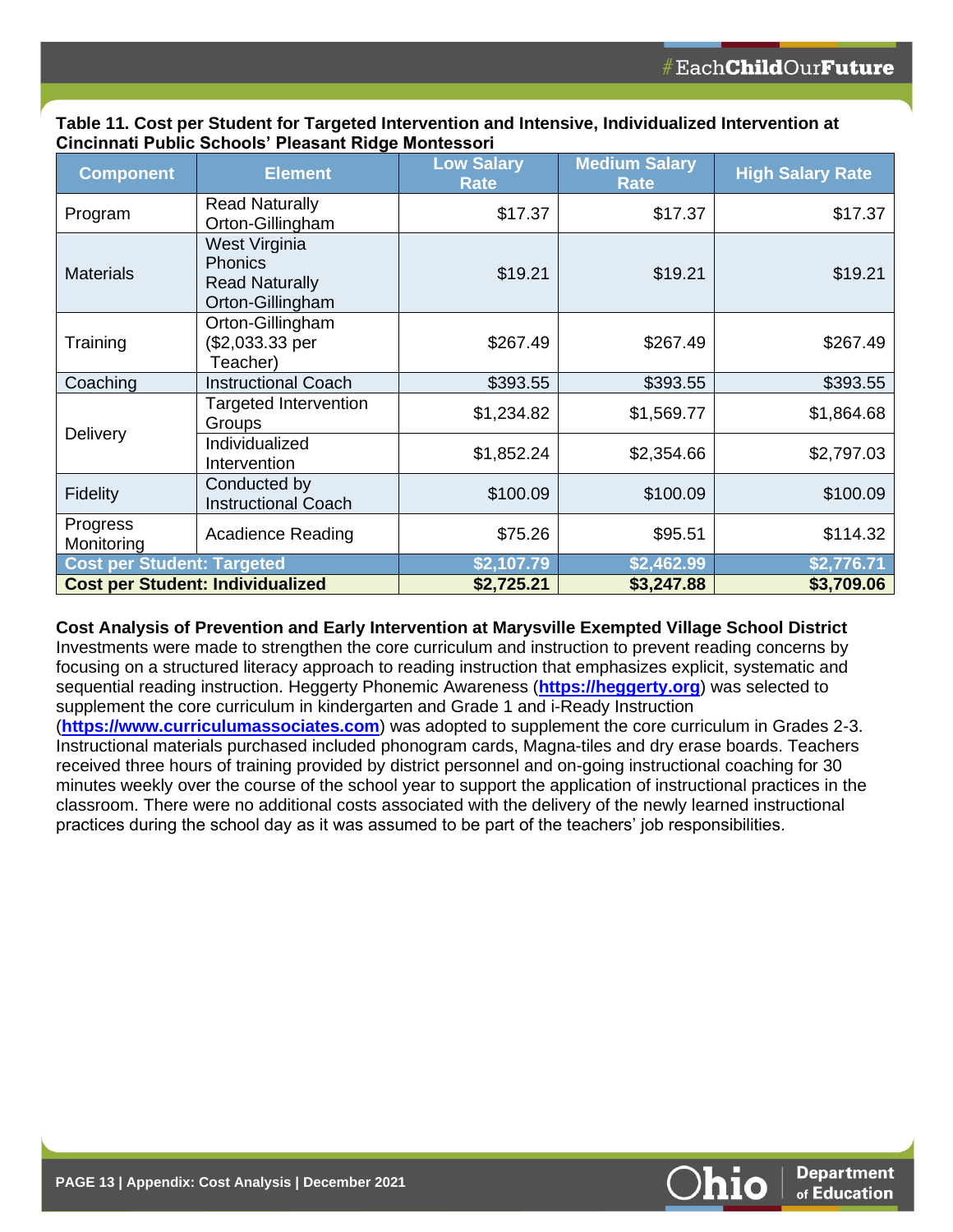|                                  | Table 12. Cost per 100 Students for Strengthening the Core Curriculum and Instruction at Marysville |
|----------------------------------|-----------------------------------------------------------------------------------------------------|
| Exempted Village School District |                                                                                                     |

| <b>Component</b>                  | <b>Element</b>                                                                   | <b>Low Salary</b><br><b>Rate</b> | <b>Medium Salary</b><br><b>Rate</b> | <b>High Salary Rate</b> |
|-----------------------------------|----------------------------------------------------------------------------------|----------------------------------|-------------------------------------|-------------------------|
| Program                           | <b>Heggerty Phonemic</b><br>Awareness (K-1)<br>i-Ready Instruction<br>$Gr. 2-3)$ | \$615.52                         | \$615.52                            | \$615.52                |
| <b>Materials</b>                  | Phonogram cards<br>Magna-tiles<br>Dry erase boards<br>Rewards & Photocopies      | \$213.33                         | \$213.33                            | \$213.33                |
| Training                          | <b>Delivered by District</b><br>Personnel                                        | \$905.00                         | \$1,150.06                          | \$1,368.29              |
| Coaching                          | <b>Instructional Coach</b>                                                       | \$3,592.21                       | \$4,566.61                          | \$5,424.53              |
| <b>Delivery</b>                   | Core instruction with<br>supplements                                             | $$ -$                            | $\mathsf{\$}$ -                     | $\mathcal{S}$ -         |
| Fidelity                          | Conducted by<br>Administrator                                                    | \$2,015.38                       | \$2,283.53                          | \$2,519.15              |
| Progress<br>Monitoring            | Conducted by the<br><b>Reading Specialist</b>                                    | \$426.58                         | \$542.29                            | \$644.16                |
| <b>Cost per 100 Students</b>      |                                                                                  | \$7,768.02                       | \$9,371.34                          | \$10,794.98             |
| <b>Training Cost per Educator</b> |                                                                                  | \$9.53                           | \$12.11                             | \$14.40                 |

Fidelity of implementation was assessed by 15-minute observations conducted for each teacher weekly by the building administrator. The reading specialist progress-monitored student growth to determine the effectiveness of the core curriculum and instruction and to identify students in need of intervention.

Marysville Exempted Village School District offered a system of intervention supports matched to the individual specific skill needs of students. Students assessed and determined to be at "some risk" or "at risk" received targeted intervention using the S.P.I.R.E.® teacher-led reading intervention program. Reading specialists and intervention specialists received Orton-Gillingham: Level 1 training/practicum and implemented Orton-Gillingham with students demonstrating "some risk" or "at risk." Orton-Gillingham is a direct, explicit, multisensory, structured, sequential, diagnostic and prescriptive way to teach literacy specifically designed for students with, or at risk for, dyslexia (**[https://www.ortonacademy.org](https://www.ortonacademy.org/)**). The reading specialist weekly assessed intervention fidelity. The reading specialist progress-monitored student growth to determine each student's response to the intervention.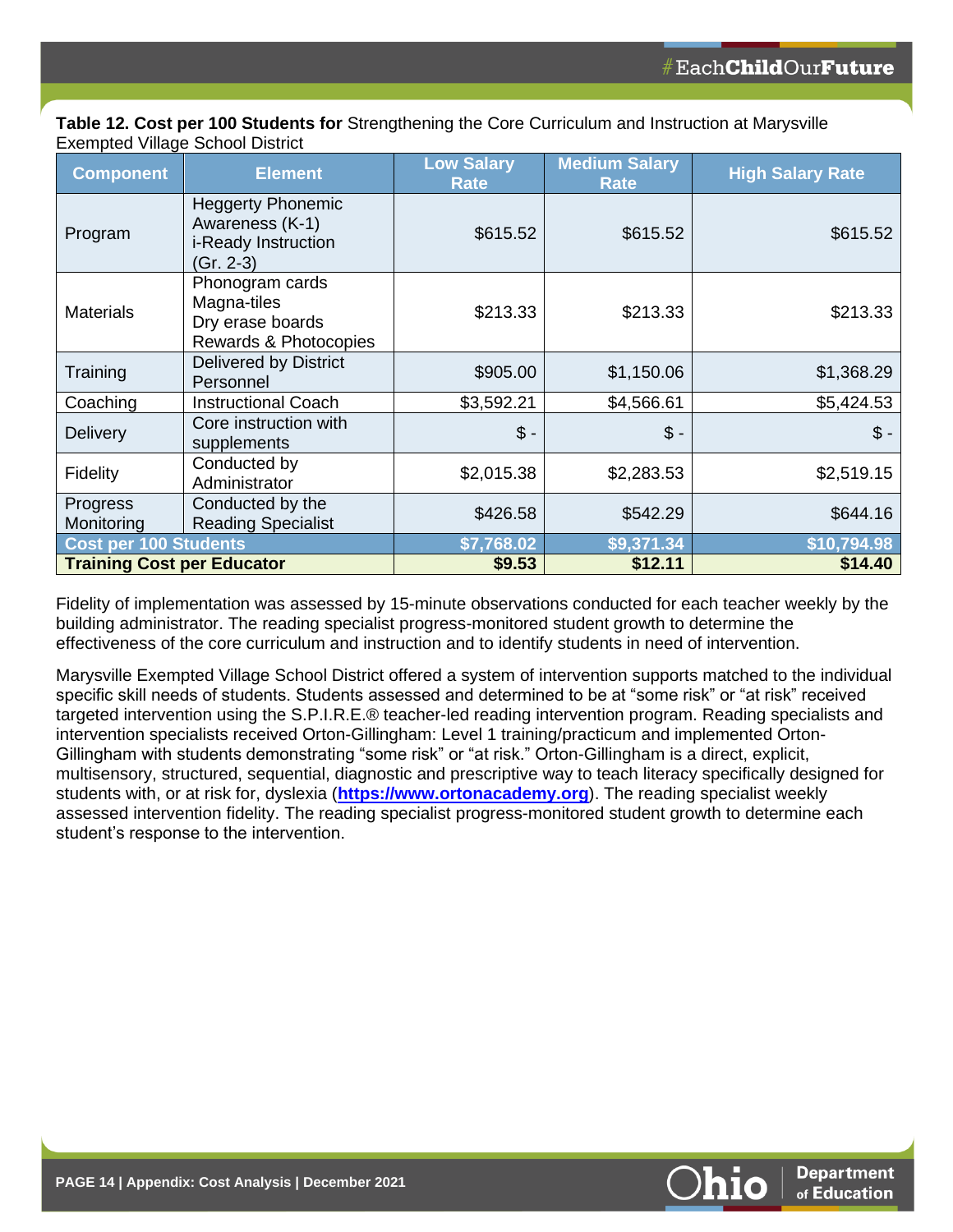**Table 13. Cost per Student for Targeted Intervention and** Intensive, Individualized Intervention at Marysville Exempted Village School District

| <b>Component</b>                        | <b>Element</b>                                                | <b>Low Salary</b><br><b>Rate</b> | <b>Medium Salary</b><br><b>Rate</b> | <b>High Salary Rate</b> |
|-----------------------------------------|---------------------------------------------------------------|----------------------------------|-------------------------------------|-------------------------|
| Program                                 | <b>S.P.I.R.E.</b>                                             | \$21.63                          | \$21.63                             | \$21.63                 |
| <b>Materials</b>                        | Orton-Gillingham<br><b>Materials</b><br>Photocopies & Rewards | \$4.59                           | \$4.59                              | \$4.59                  |
| Training                                | Orton-Gillingham                                              |                                  |                                     |                         |
| Coaching                                | Level 1 Training<br>(\$287.50 per<br>teacher)                 | \$39.09                          | \$44.13                             | \$48.56                 |
| Delivery                                | <b>Targeted Intervention</b><br>Groups                        | \$1,351.63                       | \$1,711.35                          | \$2,068.52              |
|                                         | Individualized Intervention                                   | \$2,782.77                       | \$3,523.37                          | \$4,258.71              |
| Fidelity                                | Monitored by School<br>Administrator                          | \$15.08                          | \$17.09                             | \$18.93                 |
| Progress<br>Monitoring                  | Conducted by the Reading<br><b>Specialist</b>                 | \$22.85                          | \$29.05                             | \$34.51                 |
| <b>Cost per Student: Targeted</b>       |                                                               | \$1,454.87                       | \$1,827.84                          | \$2,196.74              |
| <b>Cost per Student: Individualized</b> |                                                               | \$2,886.01                       | \$3,639.86                          | \$4,386.93              |

#### **Cost Analysis of Prevention and Early Intervention at Upper Arlington Schools**

A concerted effort was made to strengthen the core curriculum and instruction to prevent reading concerns by focusing on a Structured Literacy approach to reading instruction that emphasizes explicit, systematic and sequential reading instruction. Wilson Fundations®

(**<https://www.wilsonlanguage.com/programs/fundations>**) was selected to supplement the core curriculum in kindergarten through Grade 2. The Wilson Fundations® package includes the program, teacher materials, student materials and one-day access to teacher training through virtual workshops offered for \$289 per person. The current costs to implement Wilson Fundations® is nominal as Upper Arlington City Schools invested in the training in 2017. Heggerty Phonemic Awareness (**[https://heggerty.org](https://heggerty.org/)**) was also selected as a supplement to the core curriculum for kindergarten through Grade 3. There were no additional costs associated with the delivery of the newly learned instructional practices during the school day as it was assumed to be part of the teachers' job responsibilities. Fidelity of implementation was not formally assessed. STAR, a computer-administered benchmarking assessment, was administered to all students in the school district three times a year to determine the effectiveness of the core curriculum and instruction.

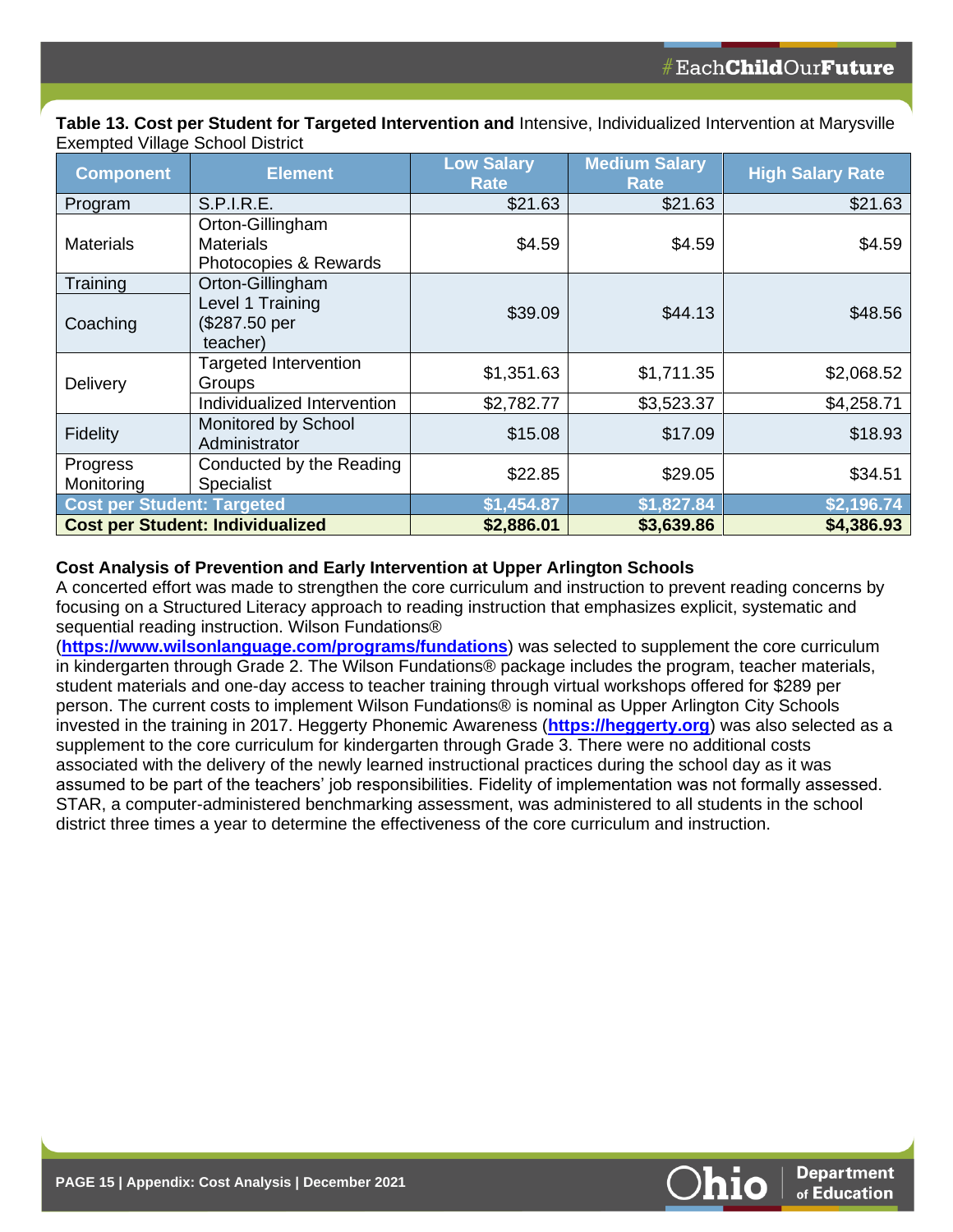**Table 14. Cost per 100 Students for Strengthen**ing the Core Curriculum and Instruction at Upper Arlington **Schools** 

| <b>Component</b>                                  | <b>Element</b>                           | <b>Low Salary</b><br><b>Rate</b> | <b>Medium Salary</b><br><b>Rate</b> | <b>High Salary Rate</b> |  |
|---------------------------------------------------|------------------------------------------|----------------------------------|-------------------------------------|-------------------------|--|
| Program<br><b>Materials</b><br>Training           | <b>Wilson Fundations</b><br>Heggerty     | \$239.38<br>\$70.13              | \$239.38<br>\$70.13                 | \$239.38<br>\$70.13     |  |
| Coaching                                          | <b>Instructional Coach</b>               | \$ -                             | $$ -$                               | $$ -$                   |  |
| <b>Delivery</b>                                   | Core instruction with<br>supplements     | $$ -$                            | $\mathsf{\$}$ -                     | $\mathsf{\$}$ -         |  |
| Fidelity                                          | <b>Implementation Fidelity</b><br>Checks | $$ -$                            | $$ -$                               | $\mathbb{S}$ -          |  |
| Progress<br>Monitoring                            | <b>STAR</b>                              | \$1,187.00                       | \$1,187.00                          | \$1,187.00              |  |
| Cost per 100 Students                             |                                          | \$1,496.51                       | \$1,496.51                          | \$1,496.51              |  |
| <b>Training Cost per Educator</b><br>(Fundations) |                                          | \$289.00                         | \$289.00                            | \$289.00                |  |

#### **Cost Analysis of Prevention and Early Intervention at Upper Arlington**

Upper Arlington Schools offered a system of intervention supports matched to the individual specific skill needs of students. Students who demonstrated "some risk" of reading challenges received intervention with Lexia<sup>®</sup> Core5<sup>®</sup> Reading, an adaptive blended learning program targeting the development of literacy skills [\(https://www.lexialearning.com/core5\)](https://www.lexialearning.com/core5). Students identified through screening to be "at risk" received intensive, individualized intervention with Orton-Gillingham, a direct, explicit, multisensory, structured, sequential, intervention specifically designed for student with, or at risk for, dyslexia (**[https://www.ortonacademy.org](https://www.ortonacademy.org/)**). There were no costs associated with assessing intervention fidelity and progress monitoring students' response to intervention.

### **Table 15. Cost per Student for Targeted Intervention and** Intensive, Individualized Intervention at Upper Arlington Schools

| <b>Component</b>                        | <b>Element</b>                                                     | <b>Low Salary</b><br><b>Rate</b> | <b>Medium Salary</b><br><b>Rate</b> | <b>High Salary Rate</b> |
|-----------------------------------------|--------------------------------------------------------------------|----------------------------------|-------------------------------------|-------------------------|
| Program                                 | Lexia® Core5® Reading                                              | \$30.00                          | \$30.00                             | \$30.00                 |
| <b>Materials</b>                        | <b>Orton-Gillingham Materials</b><br>(Individualized Intervention) | \$263.33<br>\$75.15              | \$263.33<br>\$75.15                 | \$263.33<br>\$75.15     |
| Training                                | Orton-Gillingham Training<br>(Individualized Intervention)         | \$83.33                          | \$83.33                             | \$83.33                 |
| Coaching                                |                                                                    | $$ -$                            | $$ -$                               | $\$\$ -                 |
| <b>Delivery</b>                         | <b>Targeted Intervention</b><br>Groups                             | $$ -$                            | $$ -$                               | $\mathsf{\$}$ -         |
|                                         | Individualized Intervention:<br>Orton-Gillingham                   | \$2,782.77                       | \$3,523.37                          | \$4,258.71              |
| Fidelity                                |                                                                    | $$ -$                            | $$ -$                               | $$ -$                   |
| Progress<br>Monitoring                  |                                                                    | $$ -$                            | $$ -$                               | $$ -$                   |
| <b>Cost per Student: Targeted</b>       |                                                                    | \$30.00                          | \$30.00                             | \$30.00                 |
| <b>Cost per Student: Individualized</b> |                                                                    | \$3,204.58                       | \$3,945.18                          | \$4,680.52              |

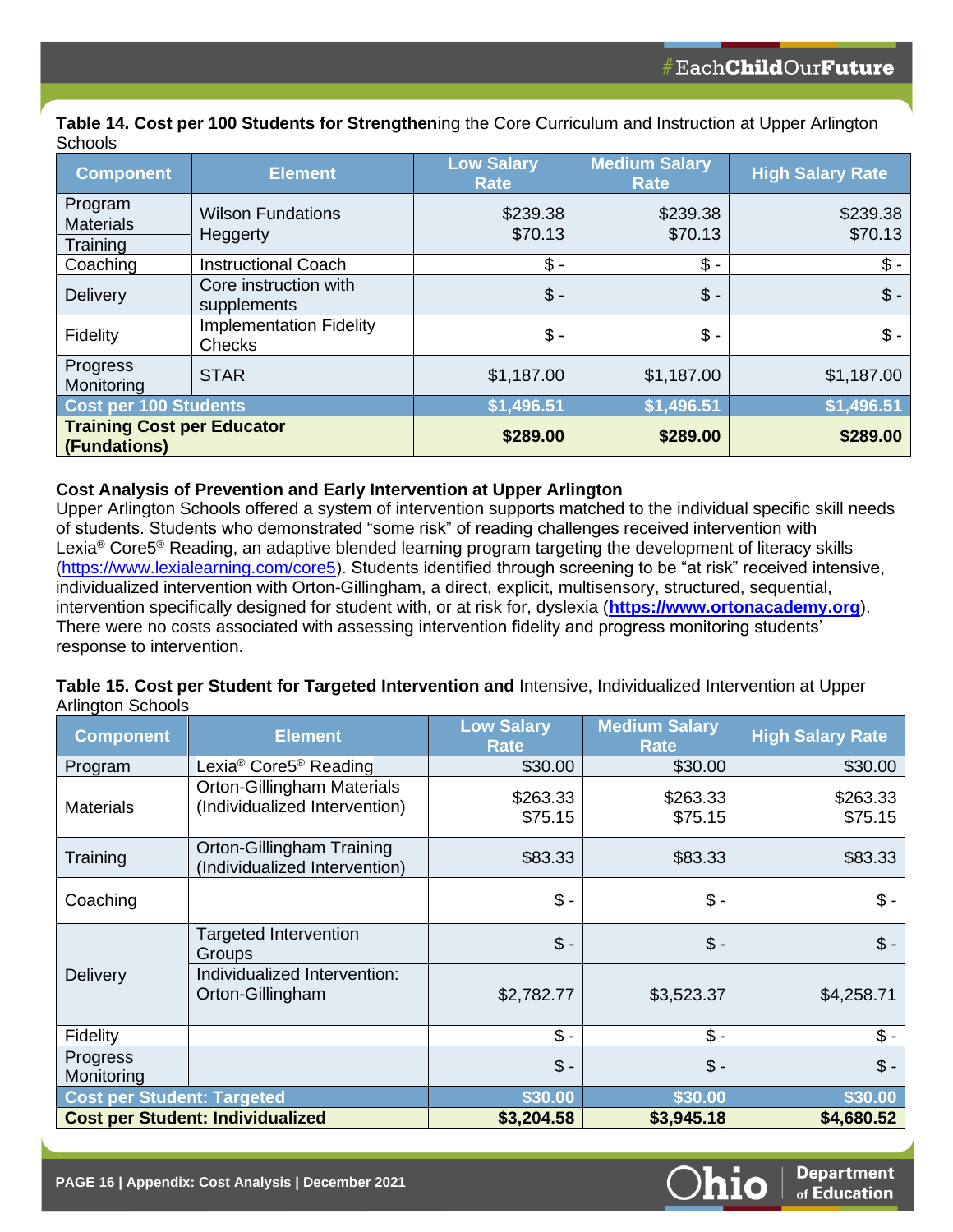# **Table 16. Cost Analysis Summary Table**

|                                                                                                           | <b>Clermont</b><br><b>Northeastern</b> | <b>Cincinnati</b><br><b>Public:</b><br>Mt.<br><b>Washington</b> | <b>Cincinnati</b><br><b>Public:</b><br><b>Pleasant</b><br><b>Ridge</b> | <b>Marysville</b> | <b>Upper</b><br><b>Arlington</b> |
|-----------------------------------------------------------------------------------------------------------|----------------------------------------|-----------------------------------------------------------------|------------------------------------------------------------------------|-------------------|----------------------------------|
|                                                                                                           |                                        | <b>Screening Process</b>                                        |                                                                        |                   |                                  |
| Universal<br>Screening                                                                                    | ✓                                      | ✓                                                               | ✓                                                                      | $\checkmark$      | ×                                |
| Intervention-<br>based<br>Diagnostic<br>Assessment                                                        | ✓                                      | ×                                                               | $\boldsymbol{\mathsf{x}}$                                              | ✓                 | ×                                |
| Clinical<br>Diagnostic<br>Assessment                                                                      | ×                                      | $\mathbf x$                                                     | ×                                                                      | ✓                 |                                  |
| Cost per 100<br><b>Students</b><br>(Median Salary<br>Rate)                                                | \$7,590.79                             | \$7,058.29                                                      | \$5,197.85                                                             | \$13,095.70       | \$3,675.70                       |
|                                                                                                           |                                        | Multi-tiered System of Instructional and Intervention Supports  |                                                                        |                   |                                  |
| Strengthening<br>Core Curriculum<br>and Instruction -<br>Cost per 100<br>Students (Median<br>Salary Rate) | \$24,621.09                            | \$37,004.55                                                     | \$10,791.40                                                            | \$9,371.34        | \$1,496.51                       |
| Targeted<br>Intervention<br>- Cost per<br><b>Student</b><br>(Median Salary<br>Rate)                       | \$1,767.66                             | \$2,704.34                                                      | \$2,462.99                                                             | \$1,827.84        | \$30.00                          |
| Intensive,<br>Individualized<br>Intervention -<br>Cost per Student<br>(Median Salary<br>Rate)             | \$2,538.27                             | \$1,925.54                                                      | \$3,247.88                                                             | \$3,639.86        | \$3,945.18                       |

Key:

 $\checkmark$  Administered universally to all students

✓Administered selectively to students demonstrating elevated risk

**\*** Not administered as part of the screening process

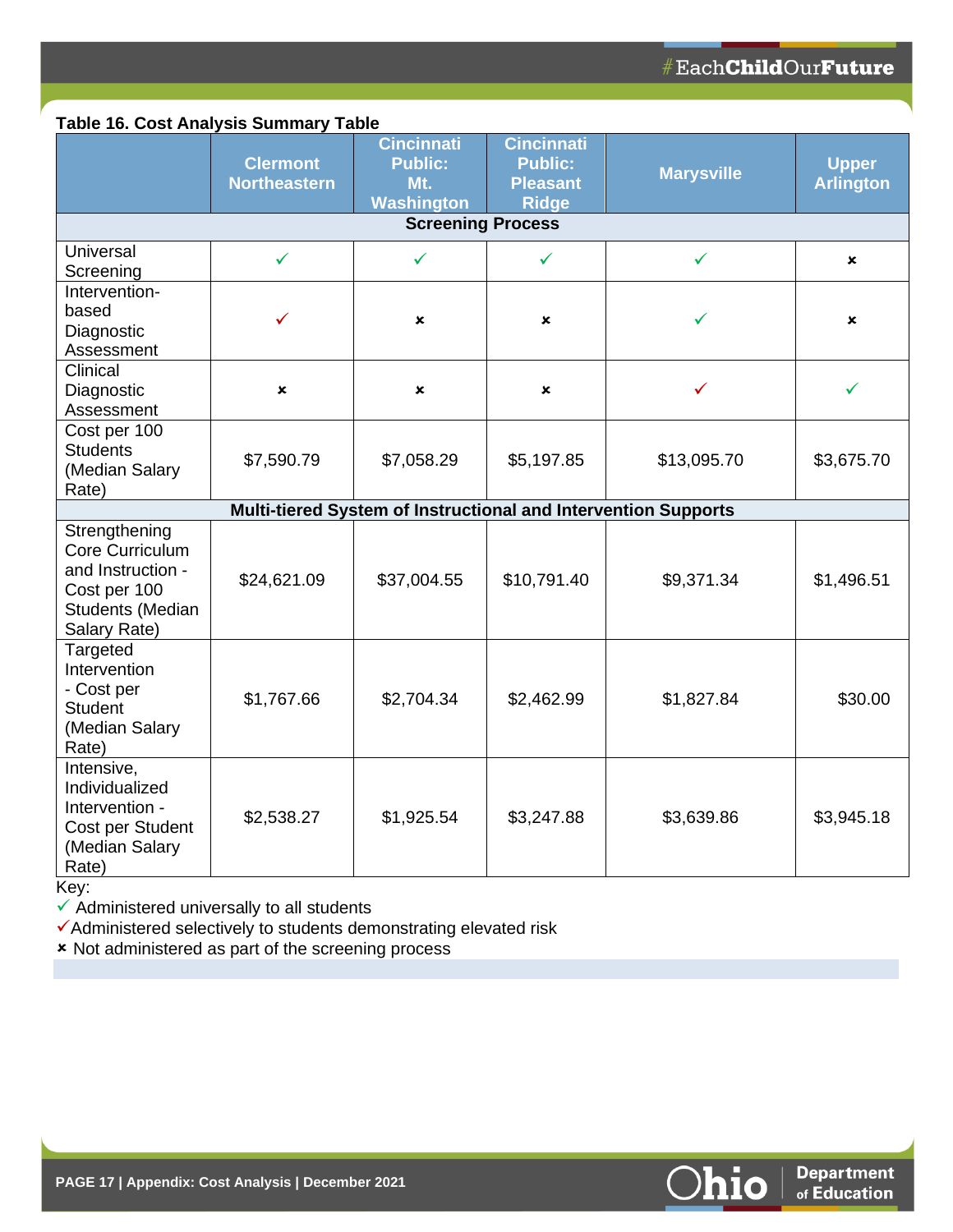#### **Glossary of Terms**

**Curriculum-based assessments** – Brief, short-cycle assessments of academic skill fluency valid for universal screening (typically three times a year: fall, winter and spring benchmarks) to identify students in need of additional diagnostic assessment and possible intervention. Also used for progress monitoring a student's response to intervention. Examples include: Acadience Reading, aimswebPLUS, EasyCBM and Fastbridge.

**Clinical diagnostic test** – Norm-referenced assessment designed to provide diagnostic information for the purposes of identification and classification. Example includes the Comprehensive Test of Phonological Processing, 2nd Edition (CTOPP-2).

**Intervention-based diagnostic assessment tools** – Criterion-referenced assessments used to pinpoint specific academic skill weaknesses for the purposes of identifying academic skill targets for intervention and selecting appropriate, evidence-based interventions. Examples include: Phonological Awareness Screening Test (PAST), CORE Phonics Surveys, LETRS Phonics and Word-Reading Survey and Heggerty Phonemic Awareness assessment.

**Progress monitoring** – Assessment procedures used on a frequent basis (e.g., monthly, weekly, daily) to measure student growth in response to targeted or intensive intervention. Progress monitoring data are used to determine whether the intervention is having the intended effect or if the intervention needs to be modified or intensified to meet the student's unique needs.

**Universal screening** – A process that involves administering measures to all students to identify students who are at risk for future difficulties and thus should be considered for prevention or early intervention services. Universal screening data can also be used to assess the overall effectiveness of the academic instruction in meeting the needs of students.